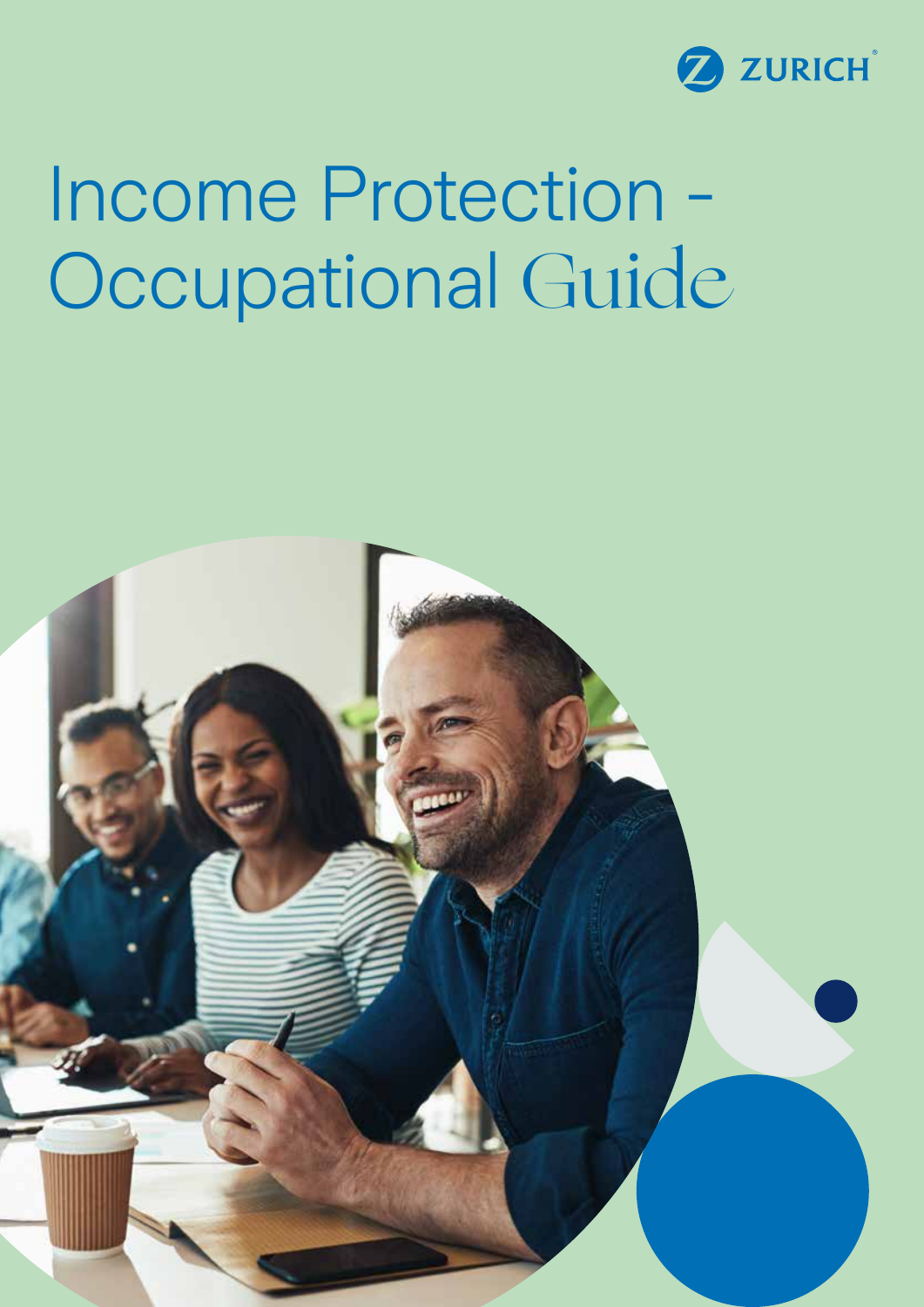## INTRODUCTION

This guide is designed to help you correctly classify your customers occupation and to ensure we can process your business as quickly and efficiently as possible.

All of the classifications in this list are Guidelines. The final occupation class assigned to a specific insured is subject to underwriting review and approval.

The proposed insured must work a minimum of 21 hours per week at the primary occupation.

 We will cover the salary from an individual's main occupation only and will not offer Income Protection to any part time occupations.

In this guide we have listed job titles alphabetically and have made some assumptions regarding the activities that will be involved in each job. Therefore, a final assessment of the clients occupation will take place once all relevant information has been submitted to us as part of the application.

If you require any assistance regarding an occupational classification or any other pre-application queries please contact the Underwriting Helpline on 01 799 2825 or email underwritingsupport@zurich.ie

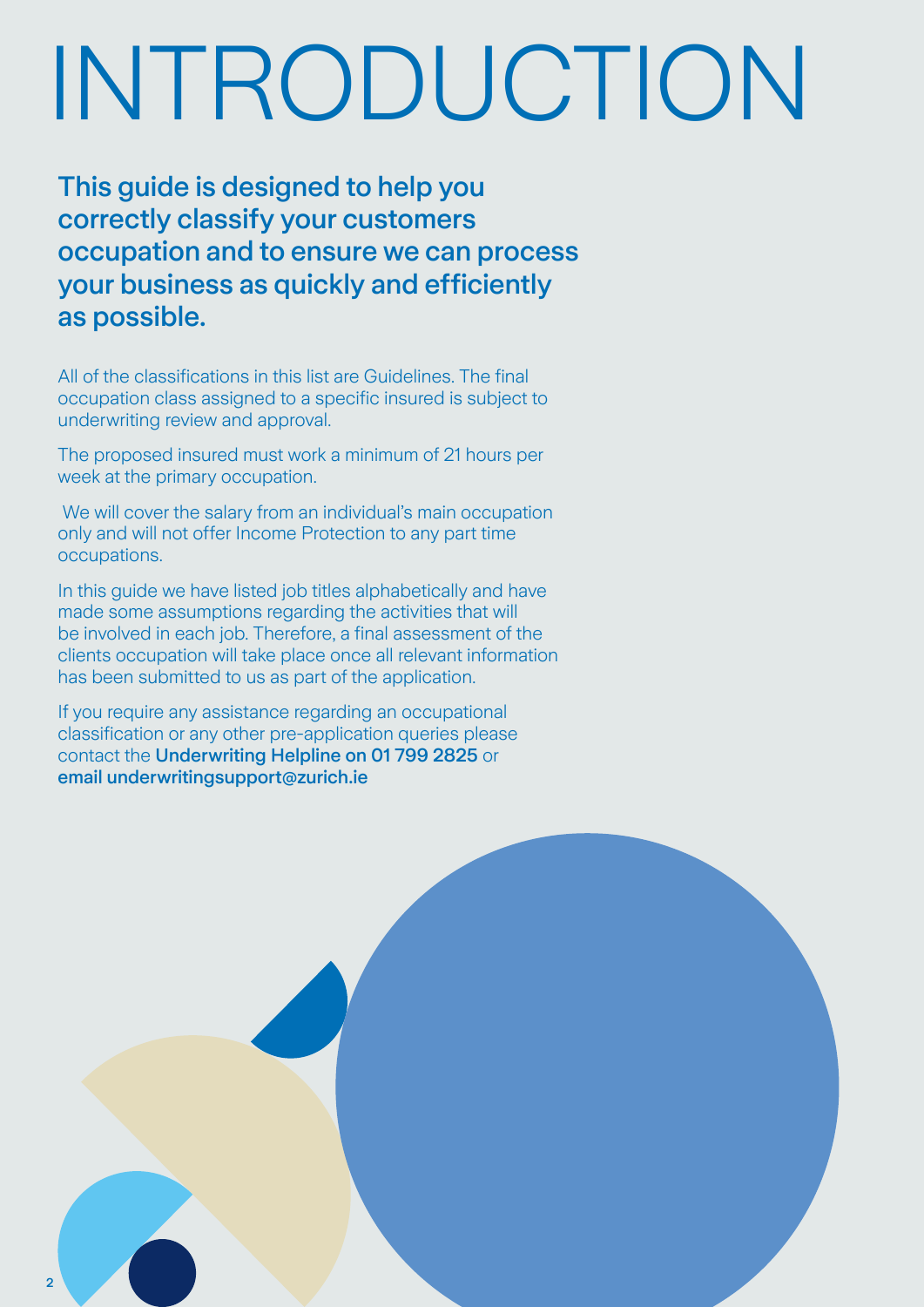| j<br>ľ |
|--------|
| j      |
| I      |
|        |
| ľ      |
| I      |
| j<br>İ |
| Ľ      |

| A continine test (salivia) will be requested during a nurse medical for all non smokers<br>Financial underwriting is required when the Income Protection sum insured is in excess of €150,000.                                                                                                                 | Over 125,001                                                                                           | 100,001 - 125,000                                            | 80,001 - 100,000                                             | 65,001 - 80,000                                                       | 60,001 - 65,000        | 50,001 - 60,000        | 40,001 - 50,000        | 35,001 - 40,000 | 20,001 - 35,000 | 0-20,000 | Sum assured € |
|----------------------------------------------------------------------------------------------------------------------------------------------------------------------------------------------------------------------------------------------------------------------------------------------------------------|--------------------------------------------------------------------------------------------------------|--------------------------------------------------------------|--------------------------------------------------------------|-----------------------------------------------------------------------|------------------------|------------------------|------------------------|-----------------|-----------------|----------|---------------|
|                                                                                                                                                                                                                                                                                                                | BioChem, haemotology<br>PMA, Nurse Medical<br>HIV, Fasting lipids,<br>MSU, NT-proBNP                   | PMA, Nurse Medical,<br>Fasting Lipids,<br><b>BioChem</b>     | Nurse Medical                                                | Nurse Medical                                                         | Nurse Medical          | Nurse Medical          | None                   | None            | None            | None     | Up to age 35  |
|                                                                                                                                                                                                                                                                                                                | BioChem, haemotology<br>PMA, Nuse Medical<br>HIV, Fasting lipids,<br>MSU, NT-proBNP                    | PMA, Nurse Medical,<br>Fasting Lipids,<br><b>BioChem</b>     | Nurse Medical                                                | Nurse Medical                                                         | Nurse Medica           | Nurse Medical          | None                   | None            | None            | None     | Up to age 40  |
|                                                                                                                                                                                                                                                                                                                | BioChem, haemotology<br>PMA, Nuse Medical<br>HIV, Fasting lipids,<br>MSU, NT-proBNP                    | PMA, Nurse Medical,<br>Fasting Lipids,<br><b>BioChem</b>     | Nurse Medical & PMA                                          | Nurse Medical                                                         | Nurse Medical          | Nurse Medical          | Nurse Medical          | None            | None            | None     | Up to age 45  |
|                                                                                                                                                                                                                                                                                                                | BioChem, haemotology<br>PSA MSU, NT-proBNP<br><b>PNA, Nuse Medical</b><br>HIV, Fasting lipids,         | PMA, Nurse Medical,<br>Fasting Lipids,<br><b>BioChem</b>     | Nurse Medical & PMA                                          | Nurse Medical & PMA                                                   | Nurse Medical<br>& PMA | Nurse Medical          | Nurse Medical          | Nurse Medical   | None            | None     | Up to age 50  |
| PSA<br><b>NT-proBNP</b><br><b>NSN</b><br><b>Haematology</b><br><b>BioChem</b><br>PMA<br>₹<br>Fasting Lipids<br>$\mathbf{I}$<br>$\vert$<br>Ш<br>$\mathbf{H}$<br>Ш<br>Ш<br>Ш<br>Blood Test<br><b>Urine Test</b><br><b>Blood Test</b><br><b>Blood Test</b><br><b>Blood Test</b><br>HIV Test<br>Fasting Blood Test | BioChem, haemotology<br>PSA NSC, NT-promNP<br><b>PMA, Nuse Medical</b><br>HIV, Fasting lipids,         | BioChem, NH-proBNP<br>PMA, Nurse Medical,<br>Fasting Lipids. | BioChem, NT-proBNP<br>PMA, Nurse Medical,<br>Fasting Lipids, | <b>PMA, Nurse Medical</b><br><b>Fasting Lipids,</b><br><b>BioChem</b> | Nurse Medical<br>& PMA | Nurse Medical<br>& PMA | Nurse Medical & PMA    | <b>PMA</b>      | <b>PMA</b>      | None     | Up to age 55  |
| Private Medical Attendant's Report                                                                                                                                                                                                                                                                             | BioChem, haemotology<br><b>PSA MSU, NT-proBNP</b><br><b>PMA, Nurse Medical</b><br>HIV, Fasting lipids, | BioChem, NT-proBNP<br>PMA, Nurse Medical,<br>Fasting Lipids, | BioChem, NT-proBNP<br>PMA, Nurse Medical,<br>Fasting Lipids, | PMA, Nurse Medical,<br>Fasting Lipids,<br><b>BioChem</b>              | Nurse Medical<br>& PMA | Nurse Medical<br>& PMA | Nurse Medical<br>& PMA | <b>PMA</b>      | <b>PMA</b>      | None     | Up to age 60  |

= HIV Test : HIV Test<br>Unine Test<br>Blood Test<br>Blood Test<br>Plood Test<br>Blood Test<br>Blood Test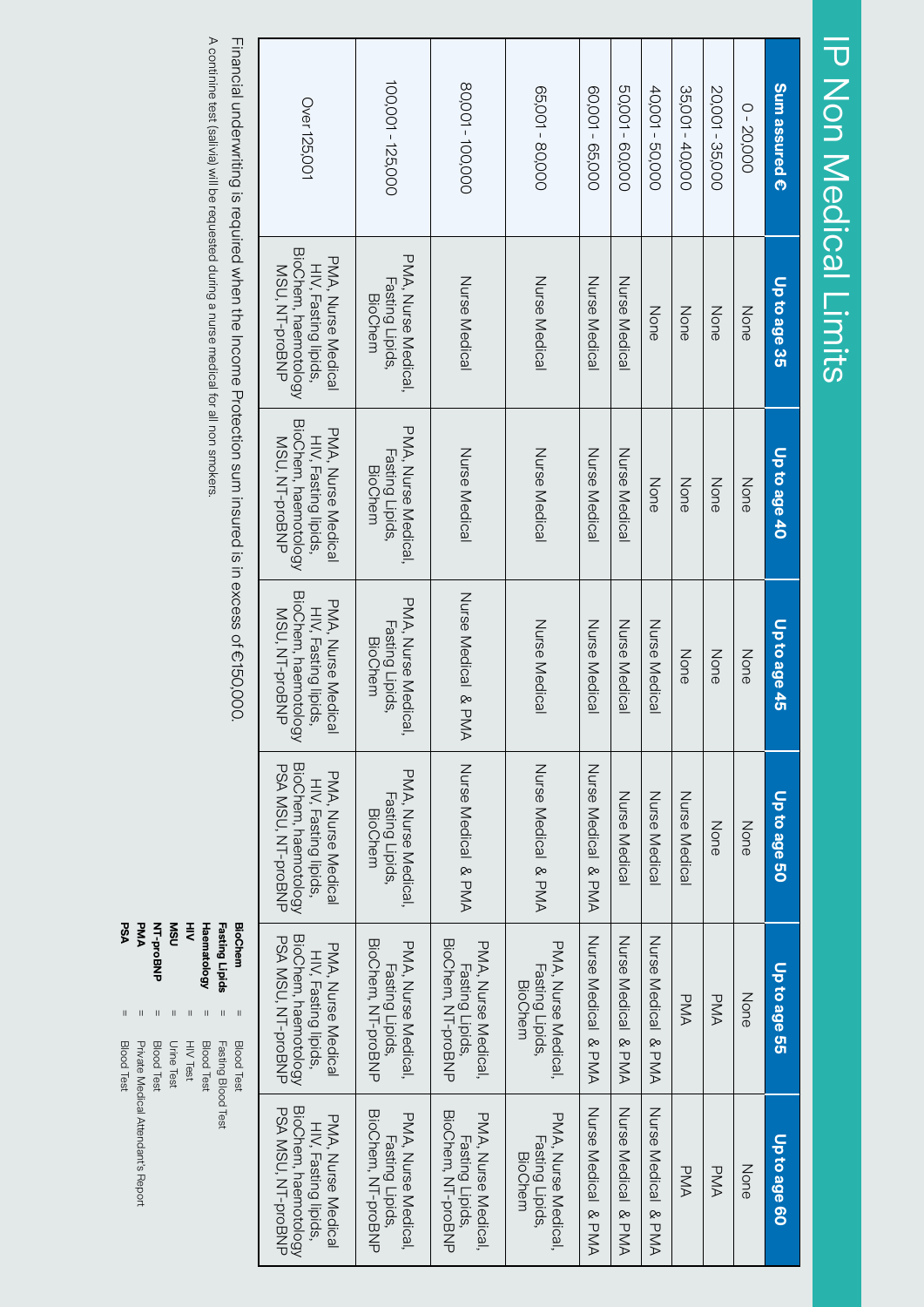## Occupations A - Z

| <b>Class</b><br><b>Occupation</b><br>3<br>AA patrolman<br>Abattoir inspector<br>1<br>Abattoir manager<br>D<br><b>Abattoir worker</b><br>1<br>Account executive<br>1<br>Accountant<br>$\overline{\mathbf{1}}$<br><b>Accountant's clerk</b><br>4<br><b>Acid polisher</b><br>4<br>Acidizer<br>D<br>Acrobat<br>Actor<br><b>Actress</b><br>1<br><b>Actuary</b><br>Acupuncturist<br>1<br>Administrative staff<br>1<br>Administrator<br>D<br>Adventure holiday guide<br>D<br>Aerial erector: All heights<br>D<br>Aerial photographer<br>D<br>Aerial surveying<br>3<br>Aerobics instructor<br>Aerospace engineer<br><u>1</u><br>Agent - Entertainment / Marketing<br>1<br>Agent, Media<br>4<br>Agricultural engineer<br>4<br><b>Agricultural Inspector</b><br>Agricultural science technician<br>1<br>Agricultural surveyor<br>4<br>Agricultural technician<br>D<br><b>Agricultural Worker</b><br>Agronomist<br>4<br>Air compressor operator<br>4<br>Air frame service fitter<br>4<br>Air hostess<br>4<br>Air loadmaster<br>4<br>Air steward<br>$\frac{4}{3}$<br>Air stewardess<br>Air traffic control clerk<br>3<br>Air traffic controller<br>$\frac{4}{4}$<br>Air transport - Fixed wing<br>Aircraft carpenter<br>D<br>Aircraft demonstrator<br>4<br>Aircraft electrician<br>4<br>Aircraft engine fitter<br>Aircraft engine tester<br>4<br>Aircraft finisher<br>Aircraft instrument maker<br>Aircraft Maintenance Technician<br>Aircraft mechanic<br>4<br>Aircraft refueller<br>D<br><b>Aircrew - Navy</b><br>D<br><b>Aircrew, Airforce</b><br>D<br>Airforce aircrew<br>Airforce personnel: No aviation<br>D<br>D<br>Airforce reconnaissance pilot<br>D<br>Airforce training pilot<br>D<br>Airforce transport pilot<br>1<br>Airline cargo agent<br>4<br><b>Airline crew</b><br>4<br>Airline crew: Air transport - Rotary wing<br>$\overline{\overline{3}}$<br>Airline pilot: Air transport - Fixed wing<br>3<br>Airline pilot: Air transport - Rotary wing<br>$\overline{4}$<br>Airline security guard<br>1<br>Airport manager<br>D<br>Alarm Installer<br>4<br>Ambulance driver<br>3<br>Ambulance paramedic<br>3<br>Ambulance station superintendent<br>D<br>Amusement arcade attendant<br>D<br>Amusement arcade manager<br><u>1</u><br>Anaesthetist<br><u>4</u><br>Animal breeder, Domestic<br>4<br>Animal breeder, Wildlife<br>4<br><b>Animal breeder: Horses</b><br>4<br><b>Animal handler</b><br>Animal laboratory technician<br>Animal nursing auxiliary<br>1<br><b>Animal Scientist - Field Work</b><br><b>Animal Scientist - Laboratory</b> | Α |  |
|----------------------------------------------------------------------------------------------------------------------------------------------------------------------------------------------------------------------------------------------------------------------------------------------------------------------------------------------------------------------------------------------------------------------------------------------------------------------------------------------------------------------------------------------------------------------------------------------------------------------------------------------------------------------------------------------------------------------------------------------------------------------------------------------------------------------------------------------------------------------------------------------------------------------------------------------------------------------------------------------------------------------------------------------------------------------------------------------------------------------------------------------------------------------------------------------------------------------------------------------------------------------------------------------------------------------------------------------------------------------------------------------------------------------------------------------------------------------------------------------------------------------------------------------------------------------------------------------------------------------------------------------------------------------------------------------------------------------------------------------------------------------------------------------------------------------------------------------------------------------------------------------------------------------------------------------------------------------------------------------------------------------------------------------------------------------------------------------------------------------------------------------------------------------------------------------------------------------------------------------------------------------------------------------------------------------------------------------------------------------------------------------------------------------------------------------------------------------------------------------------------------------------------------------|---|--|
|                                                                                                                                                                                                                                                                                                                                                                                                                                                                                                                                                                                                                                                                                                                                                                                                                                                                                                                                                                                                                                                                                                                                                                                                                                                                                                                                                                                                                                                                                                                                                                                                                                                                                                                                                                                                                                                                                                                                                                                                                                                                                                                                                                                                                                                                                                                                                                                                                                                                                                                                              |   |  |
|                                                                                                                                                                                                                                                                                                                                                                                                                                                                                                                                                                                                                                                                                                                                                                                                                                                                                                                                                                                                                                                                                                                                                                                                                                                                                                                                                                                                                                                                                                                                                                                                                                                                                                                                                                                                                                                                                                                                                                                                                                                                                                                                                                                                                                                                                                                                                                                                                                                                                                                                              |   |  |
|                                                                                                                                                                                                                                                                                                                                                                                                                                                                                                                                                                                                                                                                                                                                                                                                                                                                                                                                                                                                                                                                                                                                                                                                                                                                                                                                                                                                                                                                                                                                                                                                                                                                                                                                                                                                                                                                                                                                                                                                                                                                                                                                                                                                                                                                                                                                                                                                                                                                                                                                              |   |  |
|                                                                                                                                                                                                                                                                                                                                                                                                                                                                                                                                                                                                                                                                                                                                                                                                                                                                                                                                                                                                                                                                                                                                                                                                                                                                                                                                                                                                                                                                                                                                                                                                                                                                                                                                                                                                                                                                                                                                                                                                                                                                                                                                                                                                                                                                                                                                                                                                                                                                                                                                              |   |  |
|                                                                                                                                                                                                                                                                                                                                                                                                                                                                                                                                                                                                                                                                                                                                                                                                                                                                                                                                                                                                                                                                                                                                                                                                                                                                                                                                                                                                                                                                                                                                                                                                                                                                                                                                                                                                                                                                                                                                                                                                                                                                                                                                                                                                                                                                                                                                                                                                                                                                                                                                              |   |  |
|                                                                                                                                                                                                                                                                                                                                                                                                                                                                                                                                                                                                                                                                                                                                                                                                                                                                                                                                                                                                                                                                                                                                                                                                                                                                                                                                                                                                                                                                                                                                                                                                                                                                                                                                                                                                                                                                                                                                                                                                                                                                                                                                                                                                                                                                                                                                                                                                                                                                                                                                              |   |  |
|                                                                                                                                                                                                                                                                                                                                                                                                                                                                                                                                                                                                                                                                                                                                                                                                                                                                                                                                                                                                                                                                                                                                                                                                                                                                                                                                                                                                                                                                                                                                                                                                                                                                                                                                                                                                                                                                                                                                                                                                                                                                                                                                                                                                                                                                                                                                                                                                                                                                                                                                              |   |  |
|                                                                                                                                                                                                                                                                                                                                                                                                                                                                                                                                                                                                                                                                                                                                                                                                                                                                                                                                                                                                                                                                                                                                                                                                                                                                                                                                                                                                                                                                                                                                                                                                                                                                                                                                                                                                                                                                                                                                                                                                                                                                                                                                                                                                                                                                                                                                                                                                                                                                                                                                              |   |  |
|                                                                                                                                                                                                                                                                                                                                                                                                                                                                                                                                                                                                                                                                                                                                                                                                                                                                                                                                                                                                                                                                                                                                                                                                                                                                                                                                                                                                                                                                                                                                                                                                                                                                                                                                                                                                                                                                                                                                                                                                                                                                                                                                                                                                                                                                                                                                                                                                                                                                                                                                              |   |  |
|                                                                                                                                                                                                                                                                                                                                                                                                                                                                                                                                                                                                                                                                                                                                                                                                                                                                                                                                                                                                                                                                                                                                                                                                                                                                                                                                                                                                                                                                                                                                                                                                                                                                                                                                                                                                                                                                                                                                                                                                                                                                                                                                                                                                                                                                                                                                                                                                                                                                                                                                              |   |  |
|                                                                                                                                                                                                                                                                                                                                                                                                                                                                                                                                                                                                                                                                                                                                                                                                                                                                                                                                                                                                                                                                                                                                                                                                                                                                                                                                                                                                                                                                                                                                                                                                                                                                                                                                                                                                                                                                                                                                                                                                                                                                                                                                                                                                                                                                                                                                                                                                                                                                                                                                              |   |  |
|                                                                                                                                                                                                                                                                                                                                                                                                                                                                                                                                                                                                                                                                                                                                                                                                                                                                                                                                                                                                                                                                                                                                                                                                                                                                                                                                                                                                                                                                                                                                                                                                                                                                                                                                                                                                                                                                                                                                                                                                                                                                                                                                                                                                                                                                                                                                                                                                                                                                                                                                              |   |  |
|                                                                                                                                                                                                                                                                                                                                                                                                                                                                                                                                                                                                                                                                                                                                                                                                                                                                                                                                                                                                                                                                                                                                                                                                                                                                                                                                                                                                                                                                                                                                                                                                                                                                                                                                                                                                                                                                                                                                                                                                                                                                                                                                                                                                                                                                                                                                                                                                                                                                                                                                              |   |  |
|                                                                                                                                                                                                                                                                                                                                                                                                                                                                                                                                                                                                                                                                                                                                                                                                                                                                                                                                                                                                                                                                                                                                                                                                                                                                                                                                                                                                                                                                                                                                                                                                                                                                                                                                                                                                                                                                                                                                                                                                                                                                                                                                                                                                                                                                                                                                                                                                                                                                                                                                              |   |  |
|                                                                                                                                                                                                                                                                                                                                                                                                                                                                                                                                                                                                                                                                                                                                                                                                                                                                                                                                                                                                                                                                                                                                                                                                                                                                                                                                                                                                                                                                                                                                                                                                                                                                                                                                                                                                                                                                                                                                                                                                                                                                                                                                                                                                                                                                                                                                                                                                                                                                                                                                              |   |  |
|                                                                                                                                                                                                                                                                                                                                                                                                                                                                                                                                                                                                                                                                                                                                                                                                                                                                                                                                                                                                                                                                                                                                                                                                                                                                                                                                                                                                                                                                                                                                                                                                                                                                                                                                                                                                                                                                                                                                                                                                                                                                                                                                                                                                                                                                                                                                                                                                                                                                                                                                              |   |  |
|                                                                                                                                                                                                                                                                                                                                                                                                                                                                                                                                                                                                                                                                                                                                                                                                                                                                                                                                                                                                                                                                                                                                                                                                                                                                                                                                                                                                                                                                                                                                                                                                                                                                                                                                                                                                                                                                                                                                                                                                                                                                                                                                                                                                                                                                                                                                                                                                                                                                                                                                              |   |  |
|                                                                                                                                                                                                                                                                                                                                                                                                                                                                                                                                                                                                                                                                                                                                                                                                                                                                                                                                                                                                                                                                                                                                                                                                                                                                                                                                                                                                                                                                                                                                                                                                                                                                                                                                                                                                                                                                                                                                                                                                                                                                                                                                                                                                                                                                                                                                                                                                                                                                                                                                              |   |  |
|                                                                                                                                                                                                                                                                                                                                                                                                                                                                                                                                                                                                                                                                                                                                                                                                                                                                                                                                                                                                                                                                                                                                                                                                                                                                                                                                                                                                                                                                                                                                                                                                                                                                                                                                                                                                                                                                                                                                                                                                                                                                                                                                                                                                                                                                                                                                                                                                                                                                                                                                              |   |  |
|                                                                                                                                                                                                                                                                                                                                                                                                                                                                                                                                                                                                                                                                                                                                                                                                                                                                                                                                                                                                                                                                                                                                                                                                                                                                                                                                                                                                                                                                                                                                                                                                                                                                                                                                                                                                                                                                                                                                                                                                                                                                                                                                                                                                                                                                                                                                                                                                                                                                                                                                              |   |  |
|                                                                                                                                                                                                                                                                                                                                                                                                                                                                                                                                                                                                                                                                                                                                                                                                                                                                                                                                                                                                                                                                                                                                                                                                                                                                                                                                                                                                                                                                                                                                                                                                                                                                                                                                                                                                                                                                                                                                                                                                                                                                                                                                                                                                                                                                                                                                                                                                                                                                                                                                              |   |  |
|                                                                                                                                                                                                                                                                                                                                                                                                                                                                                                                                                                                                                                                                                                                                                                                                                                                                                                                                                                                                                                                                                                                                                                                                                                                                                                                                                                                                                                                                                                                                                                                                                                                                                                                                                                                                                                                                                                                                                                                                                                                                                                                                                                                                                                                                                                                                                                                                                                                                                                                                              |   |  |
|                                                                                                                                                                                                                                                                                                                                                                                                                                                                                                                                                                                                                                                                                                                                                                                                                                                                                                                                                                                                                                                                                                                                                                                                                                                                                                                                                                                                                                                                                                                                                                                                                                                                                                                                                                                                                                                                                                                                                                                                                                                                                                                                                                                                                                                                                                                                                                                                                                                                                                                                              |   |  |
|                                                                                                                                                                                                                                                                                                                                                                                                                                                                                                                                                                                                                                                                                                                                                                                                                                                                                                                                                                                                                                                                                                                                                                                                                                                                                                                                                                                                                                                                                                                                                                                                                                                                                                                                                                                                                                                                                                                                                                                                                                                                                                                                                                                                                                                                                                                                                                                                                                                                                                                                              |   |  |
|                                                                                                                                                                                                                                                                                                                                                                                                                                                                                                                                                                                                                                                                                                                                                                                                                                                                                                                                                                                                                                                                                                                                                                                                                                                                                                                                                                                                                                                                                                                                                                                                                                                                                                                                                                                                                                                                                                                                                                                                                                                                                                                                                                                                                                                                                                                                                                                                                                                                                                                                              |   |  |
|                                                                                                                                                                                                                                                                                                                                                                                                                                                                                                                                                                                                                                                                                                                                                                                                                                                                                                                                                                                                                                                                                                                                                                                                                                                                                                                                                                                                                                                                                                                                                                                                                                                                                                                                                                                                                                                                                                                                                                                                                                                                                                                                                                                                                                                                                                                                                                                                                                                                                                                                              |   |  |
|                                                                                                                                                                                                                                                                                                                                                                                                                                                                                                                                                                                                                                                                                                                                                                                                                                                                                                                                                                                                                                                                                                                                                                                                                                                                                                                                                                                                                                                                                                                                                                                                                                                                                                                                                                                                                                                                                                                                                                                                                                                                                                                                                                                                                                                                                                                                                                                                                                                                                                                                              |   |  |
|                                                                                                                                                                                                                                                                                                                                                                                                                                                                                                                                                                                                                                                                                                                                                                                                                                                                                                                                                                                                                                                                                                                                                                                                                                                                                                                                                                                                                                                                                                                                                                                                                                                                                                                                                                                                                                                                                                                                                                                                                                                                                                                                                                                                                                                                                                                                                                                                                                                                                                                                              |   |  |
|                                                                                                                                                                                                                                                                                                                                                                                                                                                                                                                                                                                                                                                                                                                                                                                                                                                                                                                                                                                                                                                                                                                                                                                                                                                                                                                                                                                                                                                                                                                                                                                                                                                                                                                                                                                                                                                                                                                                                                                                                                                                                                                                                                                                                                                                                                                                                                                                                                                                                                                                              |   |  |
|                                                                                                                                                                                                                                                                                                                                                                                                                                                                                                                                                                                                                                                                                                                                                                                                                                                                                                                                                                                                                                                                                                                                                                                                                                                                                                                                                                                                                                                                                                                                                                                                                                                                                                                                                                                                                                                                                                                                                                                                                                                                                                                                                                                                                                                                                                                                                                                                                                                                                                                                              |   |  |
|                                                                                                                                                                                                                                                                                                                                                                                                                                                                                                                                                                                                                                                                                                                                                                                                                                                                                                                                                                                                                                                                                                                                                                                                                                                                                                                                                                                                                                                                                                                                                                                                                                                                                                                                                                                                                                                                                                                                                                                                                                                                                                                                                                                                                                                                                                                                                                                                                                                                                                                                              |   |  |
|                                                                                                                                                                                                                                                                                                                                                                                                                                                                                                                                                                                                                                                                                                                                                                                                                                                                                                                                                                                                                                                                                                                                                                                                                                                                                                                                                                                                                                                                                                                                                                                                                                                                                                                                                                                                                                                                                                                                                                                                                                                                                                                                                                                                                                                                                                                                                                                                                                                                                                                                              |   |  |
|                                                                                                                                                                                                                                                                                                                                                                                                                                                                                                                                                                                                                                                                                                                                                                                                                                                                                                                                                                                                                                                                                                                                                                                                                                                                                                                                                                                                                                                                                                                                                                                                                                                                                                                                                                                                                                                                                                                                                                                                                                                                                                                                                                                                                                                                                                                                                                                                                                                                                                                                              |   |  |
|                                                                                                                                                                                                                                                                                                                                                                                                                                                                                                                                                                                                                                                                                                                                                                                                                                                                                                                                                                                                                                                                                                                                                                                                                                                                                                                                                                                                                                                                                                                                                                                                                                                                                                                                                                                                                                                                                                                                                                                                                                                                                                                                                                                                                                                                                                                                                                                                                                                                                                                                              |   |  |
|                                                                                                                                                                                                                                                                                                                                                                                                                                                                                                                                                                                                                                                                                                                                                                                                                                                                                                                                                                                                                                                                                                                                                                                                                                                                                                                                                                                                                                                                                                                                                                                                                                                                                                                                                                                                                                                                                                                                                                                                                                                                                                                                                                                                                                                                                                                                                                                                                                                                                                                                              |   |  |
|                                                                                                                                                                                                                                                                                                                                                                                                                                                                                                                                                                                                                                                                                                                                                                                                                                                                                                                                                                                                                                                                                                                                                                                                                                                                                                                                                                                                                                                                                                                                                                                                                                                                                                                                                                                                                                                                                                                                                                                                                                                                                                                                                                                                                                                                                                                                                                                                                                                                                                                                              |   |  |
|                                                                                                                                                                                                                                                                                                                                                                                                                                                                                                                                                                                                                                                                                                                                                                                                                                                                                                                                                                                                                                                                                                                                                                                                                                                                                                                                                                                                                                                                                                                                                                                                                                                                                                                                                                                                                                                                                                                                                                                                                                                                                                                                                                                                                                                                                                                                                                                                                                                                                                                                              |   |  |
|                                                                                                                                                                                                                                                                                                                                                                                                                                                                                                                                                                                                                                                                                                                                                                                                                                                                                                                                                                                                                                                                                                                                                                                                                                                                                                                                                                                                                                                                                                                                                                                                                                                                                                                                                                                                                                                                                                                                                                                                                                                                                                                                                                                                                                                                                                                                                                                                                                                                                                                                              |   |  |
|                                                                                                                                                                                                                                                                                                                                                                                                                                                                                                                                                                                                                                                                                                                                                                                                                                                                                                                                                                                                                                                                                                                                                                                                                                                                                                                                                                                                                                                                                                                                                                                                                                                                                                                                                                                                                                                                                                                                                                                                                                                                                                                                                                                                                                                                                                                                                                                                                                                                                                                                              |   |  |
|                                                                                                                                                                                                                                                                                                                                                                                                                                                                                                                                                                                                                                                                                                                                                                                                                                                                                                                                                                                                                                                                                                                                                                                                                                                                                                                                                                                                                                                                                                                                                                                                                                                                                                                                                                                                                                                                                                                                                                                                                                                                                                                                                                                                                                                                                                                                                                                                                                                                                                                                              |   |  |
|                                                                                                                                                                                                                                                                                                                                                                                                                                                                                                                                                                                                                                                                                                                                                                                                                                                                                                                                                                                                                                                                                                                                                                                                                                                                                                                                                                                                                                                                                                                                                                                                                                                                                                                                                                                                                                                                                                                                                                                                                                                                                                                                                                                                                                                                                                                                                                                                                                                                                                                                              |   |  |
|                                                                                                                                                                                                                                                                                                                                                                                                                                                                                                                                                                                                                                                                                                                                                                                                                                                                                                                                                                                                                                                                                                                                                                                                                                                                                                                                                                                                                                                                                                                                                                                                                                                                                                                                                                                                                                                                                                                                                                                                                                                                                                                                                                                                                                                                                                                                                                                                                                                                                                                                              |   |  |
|                                                                                                                                                                                                                                                                                                                                                                                                                                                                                                                                                                                                                                                                                                                                                                                                                                                                                                                                                                                                                                                                                                                                                                                                                                                                                                                                                                                                                                                                                                                                                                                                                                                                                                                                                                                                                                                                                                                                                                                                                                                                                                                                                                                                                                                                                                                                                                                                                                                                                                                                              |   |  |
|                                                                                                                                                                                                                                                                                                                                                                                                                                                                                                                                                                                                                                                                                                                                                                                                                                                                                                                                                                                                                                                                                                                                                                                                                                                                                                                                                                                                                                                                                                                                                                                                                                                                                                                                                                                                                                                                                                                                                                                                                                                                                                                                                                                                                                                                                                                                                                                                                                                                                                                                              |   |  |
|                                                                                                                                                                                                                                                                                                                                                                                                                                                                                                                                                                                                                                                                                                                                                                                                                                                                                                                                                                                                                                                                                                                                                                                                                                                                                                                                                                                                                                                                                                                                                                                                                                                                                                                                                                                                                                                                                                                                                                                                                                                                                                                                                                                                                                                                                                                                                                                                                                                                                                                                              |   |  |
|                                                                                                                                                                                                                                                                                                                                                                                                                                                                                                                                                                                                                                                                                                                                                                                                                                                                                                                                                                                                                                                                                                                                                                                                                                                                                                                                                                                                                                                                                                                                                                                                                                                                                                                                                                                                                                                                                                                                                                                                                                                                                                                                                                                                                                                                                                                                                                                                                                                                                                                                              |   |  |
|                                                                                                                                                                                                                                                                                                                                                                                                                                                                                                                                                                                                                                                                                                                                                                                                                                                                                                                                                                                                                                                                                                                                                                                                                                                                                                                                                                                                                                                                                                                                                                                                                                                                                                                                                                                                                                                                                                                                                                                                                                                                                                                                                                                                                                                                                                                                                                                                                                                                                                                                              |   |  |
|                                                                                                                                                                                                                                                                                                                                                                                                                                                                                                                                                                                                                                                                                                                                                                                                                                                                                                                                                                                                                                                                                                                                                                                                                                                                                                                                                                                                                                                                                                                                                                                                                                                                                                                                                                                                                                                                                                                                                                                                                                                                                                                                                                                                                                                                                                                                                                                                                                                                                                                                              |   |  |
|                                                                                                                                                                                                                                                                                                                                                                                                                                                                                                                                                                                                                                                                                                                                                                                                                                                                                                                                                                                                                                                                                                                                                                                                                                                                                                                                                                                                                                                                                                                                                                                                                                                                                                                                                                                                                                                                                                                                                                                                                                                                                                                                                                                                                                                                                                                                                                                                                                                                                                                                              |   |  |
|                                                                                                                                                                                                                                                                                                                                                                                                                                                                                                                                                                                                                                                                                                                                                                                                                                                                                                                                                                                                                                                                                                                                                                                                                                                                                                                                                                                                                                                                                                                                                                                                                                                                                                                                                                                                                                                                                                                                                                                                                                                                                                                                                                                                                                                                                                                                                                                                                                                                                                                                              |   |  |
|                                                                                                                                                                                                                                                                                                                                                                                                                                                                                                                                                                                                                                                                                                                                                                                                                                                                                                                                                                                                                                                                                                                                                                                                                                                                                                                                                                                                                                                                                                                                                                                                                                                                                                                                                                                                                                                                                                                                                                                                                                                                                                                                                                                                                                                                                                                                                                                                                                                                                                                                              |   |  |
|                                                                                                                                                                                                                                                                                                                                                                                                                                                                                                                                                                                                                                                                                                                                                                                                                                                                                                                                                                                                                                                                                                                                                                                                                                                                                                                                                                                                                                                                                                                                                                                                                                                                                                                                                                                                                                                                                                                                                                                                                                                                                                                                                                                                                                                                                                                                                                                                                                                                                                                                              |   |  |
|                                                                                                                                                                                                                                                                                                                                                                                                                                                                                                                                                                                                                                                                                                                                                                                                                                                                                                                                                                                                                                                                                                                                                                                                                                                                                                                                                                                                                                                                                                                                                                                                                                                                                                                                                                                                                                                                                                                                                                                                                                                                                                                                                                                                                                                                                                                                                                                                                                                                                                                                              |   |  |
|                                                                                                                                                                                                                                                                                                                                                                                                                                                                                                                                                                                                                                                                                                                                                                                                                                                                                                                                                                                                                                                                                                                                                                                                                                                                                                                                                                                                                                                                                                                                                                                                                                                                                                                                                                                                                                                                                                                                                                                                                                                                                                                                                                                                                                                                                                                                                                                                                                                                                                                                              |   |  |
|                                                                                                                                                                                                                                                                                                                                                                                                                                                                                                                                                                                                                                                                                                                                                                                                                                                                                                                                                                                                                                                                                                                                                                                                                                                                                                                                                                                                                                                                                                                                                                                                                                                                                                                                                                                                                                                                                                                                                                                                                                                                                                                                                                                                                                                                                                                                                                                                                                                                                                                                              |   |  |
|                                                                                                                                                                                                                                                                                                                                                                                                                                                                                                                                                                                                                                                                                                                                                                                                                                                                                                                                                                                                                                                                                                                                                                                                                                                                                                                                                                                                                                                                                                                                                                                                                                                                                                                                                                                                                                                                                                                                                                                                                                                                                                                                                                                                                                                                                                                                                                                                                                                                                                                                              |   |  |
|                                                                                                                                                                                                                                                                                                                                                                                                                                                                                                                                                                                                                                                                                                                                                                                                                                                                                                                                                                                                                                                                                                                                                                                                                                                                                                                                                                                                                                                                                                                                                                                                                                                                                                                                                                                                                                                                                                                                                                                                                                                                                                                                                                                                                                                                                                                                                                                                                                                                                                                                              |   |  |
|                                                                                                                                                                                                                                                                                                                                                                                                                                                                                                                                                                                                                                                                                                                                                                                                                                                                                                                                                                                                                                                                                                                                                                                                                                                                                                                                                                                                                                                                                                                                                                                                                                                                                                                                                                                                                                                                                                                                                                                                                                                                                                                                                                                                                                                                                                                                                                                                                                                                                                                                              |   |  |
|                                                                                                                                                                                                                                                                                                                                                                                                                                                                                                                                                                                                                                                                                                                                                                                                                                                                                                                                                                                                                                                                                                                                                                                                                                                                                                                                                                                                                                                                                                                                                                                                                                                                                                                                                                                                                                                                                                                                                                                                                                                                                                                                                                                                                                                                                                                                                                                                                                                                                                                                              |   |  |
|                                                                                                                                                                                                                                                                                                                                                                                                                                                                                                                                                                                                                                                                                                                                                                                                                                                                                                                                                                                                                                                                                                                                                                                                                                                                                                                                                                                                                                                                                                                                                                                                                                                                                                                                                                                                                                                                                                                                                                                                                                                                                                                                                                                                                                                                                                                                                                                                                                                                                                                                              |   |  |
|                                                                                                                                                                                                                                                                                                                                                                                                                                                                                                                                                                                                                                                                                                                                                                                                                                                                                                                                                                                                                                                                                                                                                                                                                                                                                                                                                                                                                                                                                                                                                                                                                                                                                                                                                                                                                                                                                                                                                                                                                                                                                                                                                                                                                                                                                                                                                                                                                                                                                                                                              |   |  |
|                                                                                                                                                                                                                                                                                                                                                                                                                                                                                                                                                                                                                                                                                                                                                                                                                                                                                                                                                                                                                                                                                                                                                                                                                                                                                                                                                                                                                                                                                                                                                                                                                                                                                                                                                                                                                                                                                                                                                                                                                                                                                                                                                                                                                                                                                                                                                                                                                                                                                                                                              |   |  |
|                                                                                                                                                                                                                                                                                                                                                                                                                                                                                                                                                                                                                                                                                                                                                                                                                                                                                                                                                                                                                                                                                                                                                                                                                                                                                                                                                                                                                                                                                                                                                                                                                                                                                                                                                                                                                                                                                                                                                                                                                                                                                                                                                                                                                                                                                                                                                                                                                                                                                                                                              |   |  |
|                                                                                                                                                                                                                                                                                                                                                                                                                                                                                                                                                                                                                                                                                                                                                                                                                                                                                                                                                                                                                                                                                                                                                                                                                                                                                                                                                                                                                                                                                                                                                                                                                                                                                                                                                                                                                                                                                                                                                                                                                                                                                                                                                                                                                                                                                                                                                                                                                                                                                                                                              |   |  |
|                                                                                                                                                                                                                                                                                                                                                                                                                                                                                                                                                                                                                                                                                                                                                                                                                                                                                                                                                                                                                                                                                                                                                                                                                                                                                                                                                                                                                                                                                                                                                                                                                                                                                                                                                                                                                                                                                                                                                                                                                                                                                                                                                                                                                                                                                                                                                                                                                                                                                                                                              |   |  |
|                                                                                                                                                                                                                                                                                                                                                                                                                                                                                                                                                                                                                                                                                                                                                                                                                                                                                                                                                                                                                                                                                                                                                                                                                                                                                                                                                                                                                                                                                                                                                                                                                                                                                                                                                                                                                                                                                                                                                                                                                                                                                                                                                                                                                                                                                                                                                                                                                                                                                                                                              |   |  |
|                                                                                                                                                                                                                                                                                                                                                                                                                                                                                                                                                                                                                                                                                                                                                                                                                                                                                                                                                                                                                                                                                                                                                                                                                                                                                                                                                                                                                                                                                                                                                                                                                                                                                                                                                                                                                                                                                                                                                                                                                                                                                                                                                                                                                                                                                                                                                                                                                                                                                                                                              |   |  |
|                                                                                                                                                                                                                                                                                                                                                                                                                                                                                                                                                                                                                                                                                                                                                                                                                                                                                                                                                                                                                                                                                                                                                                                                                                                                                                                                                                                                                                                                                                                                                                                                                                                                                                                                                                                                                                                                                                                                                                                                                                                                                                                                                                                                                                                                                                                                                                                                                                                                                                                                              |   |  |
|                                                                                                                                                                                                                                                                                                                                                                                                                                                                                                                                                                                                                                                                                                                                                                                                                                                                                                                                                                                                                                                                                                                                                                                                                                                                                                                                                                                                                                                                                                                                                                                                                                                                                                                                                                                                                                                                                                                                                                                                                                                                                                                                                                                                                                                                                                                                                                                                                                                                                                                                              |   |  |

| A                                                |              |  |  |  |
|--------------------------------------------------|--------------|--|--|--|
| Occupation                                       | <b>Class</b> |  |  |  |
| Animal welfare inspector                         | 4            |  |  |  |
| Animator                                         | D            |  |  |  |
| Annealer                                         | 4            |  |  |  |
| <b>Announcer TV / Radio</b>                      |              |  |  |  |
| <b>Antiques Dealer</b>                           |              |  |  |  |
| Antiques restorer                                | 3            |  |  |  |
| Apiarist                                         | D            |  |  |  |
| Arboriculturalist                                | 4            |  |  |  |
| <b>Arborist</b>                                  | 4            |  |  |  |
| Archeologist - excavating                        | 3            |  |  |  |
| Archeologist - no excavating                     |              |  |  |  |
| Architect                                        | 1            |  |  |  |
| <b>Archivist</b>                                 | 1            |  |  |  |
| Armed Rescue Squad (Garda)                       | D            |  |  |  |
| Armoured car driver                              | D            |  |  |  |
| Army                                             | D            |  |  |  |
| Army - Ranking Officer                           | D            |  |  |  |
| Army air corps: Fixed wing aircraft: Pilot/Crew  | D            |  |  |  |
| Army air corps: Helicopters: Air crew            | D            |  |  |  |
| Army air corps: Helicopters: Instructor          | D            |  |  |  |
| Army air corps: Helicopters: Pilot               | D            |  |  |  |
| Army air corps: Helicopters: Search & Rescue     | D            |  |  |  |
| <b>Army Chief of Staff</b>                       | D            |  |  |  |
| Army diver                                       | D            |  |  |  |
| Army personnel: No aviation                      | D            |  |  |  |
| Army personnel: Under orders; Active service     | D            |  |  |  |
| Aromatherapist                                   |              |  |  |  |
| Art dealer                                       |              |  |  |  |
| Art gallery attendant                            |              |  |  |  |
| Art gallery curator                              |              |  |  |  |
| Artist                                           | D            |  |  |  |
| Artistic photographer                            |              |  |  |  |
| Asbestos stripper                                | D            |  |  |  |
| Asphalt machine driver                           | D            |  |  |  |
| Asphalt mixer                                    | D            |  |  |  |
| Asphalt spreader                                 | D<br>D       |  |  |  |
| Asphalter                                        | 1            |  |  |  |
| Assayer                                          |              |  |  |  |
| Assembly line operator                           | 4<br>D       |  |  |  |
| Assistant tool pusher                            |              |  |  |  |
| Astrologer<br>Athlete                            | D            |  |  |  |
| Athlete - Professional                           | D            |  |  |  |
| Athlete, Professional                            | D            |  |  |  |
|                                                  |              |  |  |  |
| Attendant, art gallery<br>Attendant, Petrol pump | 4            |  |  |  |
| <b>Attorney</b>                                  | 1            |  |  |  |
| Au pair                                          | D            |  |  |  |
| Auctioneer                                       | <u>1</u>     |  |  |  |
| Audiologist                                      | 1            |  |  |  |
| <b>Auditor</b>                                   | 1            |  |  |  |
| <b>Author</b>                                    | D            |  |  |  |
| <b>Aviation Instructor: Airline</b>              | 3            |  |  |  |
| <b>Aviation Instructor: Club</b>                 | 3            |  |  |  |
| <b>Aviation Instructor: Commercial</b>           | 3            |  |  |  |
|                                                  |              |  |  |  |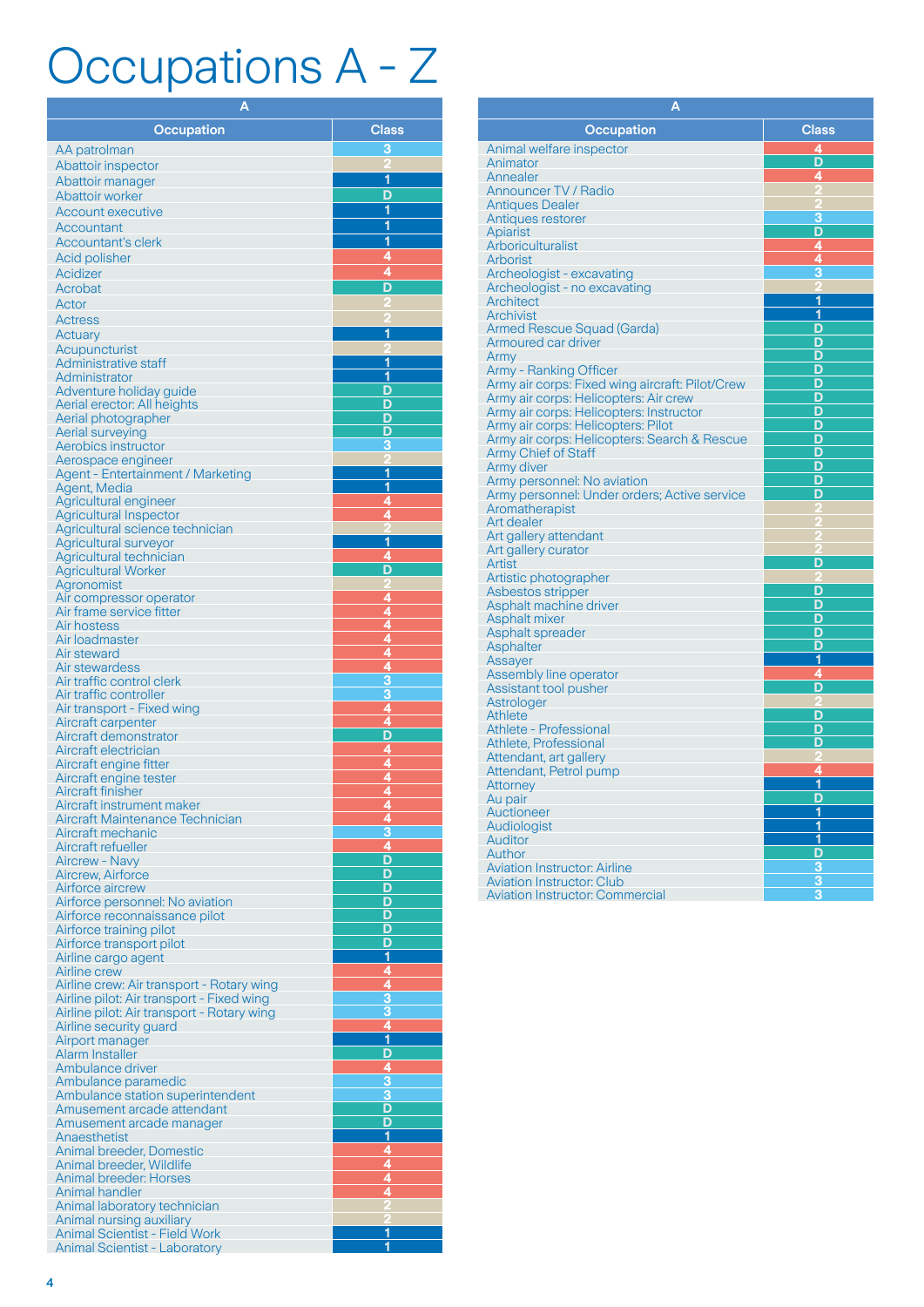| в                                                  |                              |
|----------------------------------------------------|------------------------------|
| <b>Occupation</b>                                  | <b>Class</b>                 |
| <b>Bacteriologist</b>                              | 1                            |
| <b>Baggage handler</b>                             | 4                            |
| Baggage master                                     | D                            |
| <b>Bailiff</b>                                     | D                            |
| <b>Baker</b>                                       | 3                            |
| <b>Baler</b>                                       | $\overline{4}$               |
| <b>Bank official</b>                               | $\overline{\mathbf{1}}$      |
| <b>Bank security guard</b>                         | 4                            |
| <b>Banksman, Construction</b>                      | $\overline{4}$               |
| Banksman, Other Industries                         | 4<br>4                       |
| Bar manager<br><b>Bar steward</b>                  | 4                            |
| <b>Barber</b>                                      |                              |
| Barge Operator, Merchant Marine / Quarrying        | D                            |
| Barge Operator, Oil & gas                          | D                            |
| Bargemaster, Oil & Gas                             | D                            |
| <b>Barmaid</b>                                     | 4                            |
| <b>Barman</b>                                      | 4                            |
| <b>Barrister</b>                                   | 1<br>4                       |
| <b>Basket weaver</b><br><b>Battery repairer</b>    | 4                            |
| <b>Beach guard</b>                                 |                              |
| <b>Beach patrol</b>                                |                              |
| <b>Beautician</b>                                  | 3                            |
| <b>Beauty consultant</b>                           | $\overline{3}$               |
| <b>Bed and Breakfast proprietor</b>                | $\overline{3}$               |
| Beekeeper                                          | 3                            |
| <b>Bell boy</b>                                    | 3                            |
| <b>Bell captain</b>                                | D                            |
| <b>Billiards player</b>                            | D<br>3                       |
| <b>Bingo caller</b><br><b>Binman</b>               | D                            |
| <b>Biomedical engineer</b>                         | 1                            |
| <b>Biophysicist</b>                                | $\overline{\mathbf{1}}$      |
| <b>Bishop</b>                                      | $\overline{\mathbf{1}}$      |
| <b>Blacksmith</b>                                  | 4                            |
| <b>Blaster</b>                                     | 4                            |
| <b>Bleacher</b>                                    | 4<br>4                       |
| <b>Blender</b><br><b>Blind Maker</b>               | 4                            |
| <b>Boarding house proprietor</b>                   | 1                            |
| <b>Boat builder</b>                                | 4                            |
| <b>Boatswain (Fishing)</b>                         | ח                            |
| Boatswain (Merchant marine)                        | D                            |
| <b>Body piercer</b>                                | D                            |
| Bodybuilder<br>Bodybuilder, Professional           | D                            |
| Bodyguard                                          | D                            |
| Bodyshop spray painter                             | D                            |
| <b>Boiler operator</b>                             | 4                            |
| Bomb disposal                                      | D                            |
| Bomb disposal (Army)                               | D                            |
| <b>Boner</b>                                       | 3<br>$\overline{\mathbf{1}}$ |
| Book-keeper<br><b>Bookbinder</b>                   |                              |
| <b>Bookmaker</b>                                   | 1                            |
| Boom operator                                      |                              |
| <b>Bootmaker</b>                                   | 3                            |
| Bosun (Fishing)                                    | D                            |
| Botanist, no overseas fieldwork                    | $\overline{\mathbf{1}}$      |
| Botanist, overseas fieldwork                       | $\overline{\mathbf{1}}$<br>4 |
| <b>Bottler</b><br><b>Bow maker</b>                 | 4                            |
| <b>Box maker</b>                                   | 4                            |
| <b>Box office clerk</b>                            | $\overline{\mathbf{1}}$      |
| Box office manager                                 | $\overline{\mathbf{1}}$      |
| Boxer                                              | D                            |
| <b>Boxer, Professional</b>                         | D<br>$\overline{4}$          |
| <b>Brakesman</b><br>Breakdown recovery patrolman   | 3                            |
| <b>Breeder: Domestic animals</b>                   | $\overline{\mathbf{4}}$      |
| <b>Breeder: Fish</b>                               | ģ                            |
| <b>Breeder: Horses</b><br><b>Breeder: Wildlife</b> | $\overline{4}$<br>4          |
|                                                    |                              |

| B                                     |                         |  |  |  |
|---------------------------------------|-------------------------|--|--|--|
| <b>Occupation</b>                     | <b>Class</b>            |  |  |  |
| <b>Brewer</b>                         | 4                       |  |  |  |
| <b>Brewer's assistant</b>             | 4                       |  |  |  |
| <b>Brewery manager</b>                |                         |  |  |  |
| <b>Brewing technologist</b>           |                         |  |  |  |
| <b>Brick maker</b>                    | 4                       |  |  |  |
| <b>Bricklayer</b>                     | 4                       |  |  |  |
| <b>Briner</b>                         |                         |  |  |  |
| <b>Broadcast technician</b>           |                         |  |  |  |
| <b>Broker</b>                         | 1                       |  |  |  |
| <b>Broker, Insurance</b>              | 1                       |  |  |  |
| <b>Bronzer</b>                        | $\frac{4}{3}$           |  |  |  |
| <b>Buffet car attendant</b>           |                         |  |  |  |
| <b>Builder</b>                        |                         |  |  |  |
| <b>Builders Labourer</b>              | D                       |  |  |  |
| <b>Building Contractor</b>            | 4                       |  |  |  |
| <b>Building inspector</b>             |                         |  |  |  |
| <b>Bulldozer driver</b>               | D                       |  |  |  |
| <b>Bulldozer Driver, Construction</b> | D                       |  |  |  |
| <b>Bulldozer Driver, Quarrying</b>    | D                       |  |  |  |
| Bunker control man                    | D                       |  |  |  |
| Bunker control man (Rail industry)    | $\overline{\mathsf{D}}$ |  |  |  |
| <b>Bursar</b>                         | 1                       |  |  |  |
| <b>Burster</b>                        | D                       |  |  |  |
| <b>Bus conductor</b>                  | $\overline{3}$          |  |  |  |
| <b>Bus driver</b>                     | 4                       |  |  |  |
| <b>Bus station inspector</b>          |                         |  |  |  |
| <b>Business consultant</b>            | 1                       |  |  |  |
| <b>Busker</b>                         | $\frac{D}{3}$           |  |  |  |
| <b>Butcher - No Slaughtering</b>      | $\overline{\mathsf{D}}$ |  |  |  |
| <b>Butcher - Slaughtering</b>         |                         |  |  |  |
| <b>Butler</b>                         |                         |  |  |  |
| <b>Buyer</b>                          | 1                       |  |  |  |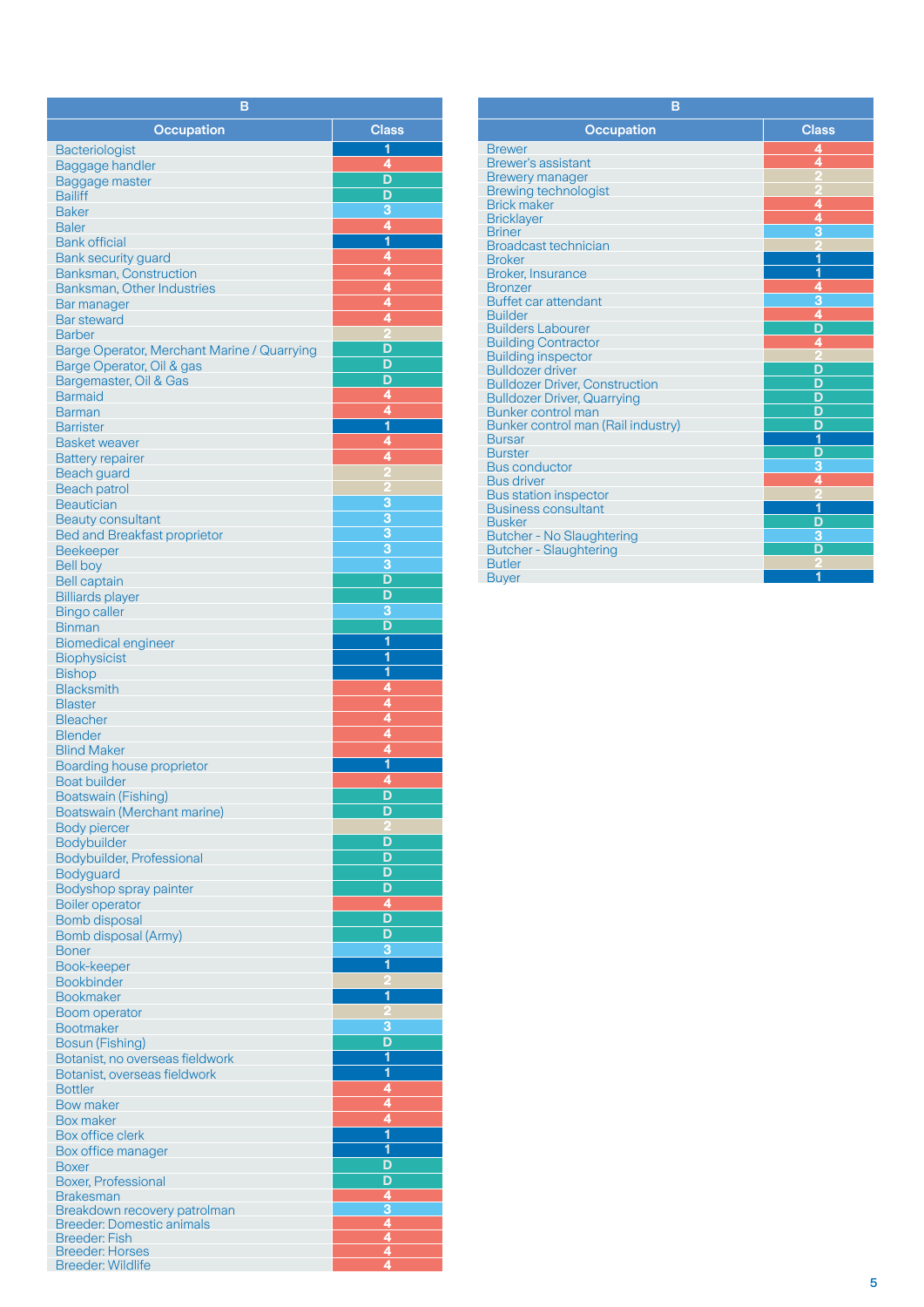| с                                                                             |                                     |
|-------------------------------------------------------------------------------|-------------------------------------|
| Occupation                                                                    | <b>Class</b>                        |
| Cab driver                                                                    | 4                                   |
| Cabin boy (Merchant marine)                                                   | D                                   |
| Cabin crew<br>Cabinet maker                                                   | 4<br>$\overline{4}$                 |
| Cable car attendant                                                           | 3                                   |
| Cable car driver                                                              | D                                   |
| Cable hand (Merchant marine)                                                  | D                                   |
| Cable jointer<br>Cable Layer                                                  | 4<br>D                              |
| Cable tester                                                                  |                                     |
| <b>CAD</b> designer                                                           | 1                                   |
| Cadet, Airforce                                                               | D                                   |
| <b>Cafe Proprietor</b><br>Cageman: Surface                                    | D                                   |
| Cageman: Underground                                                          | D                                   |
| Calciner                                                                      | 4                                   |
| Calibrator<br>Call centre operator                                            |                                     |
| Cameraman: Outside work                                                       |                                     |
| Cameraman: Studio                                                             |                                     |
| Canteen assistant                                                             | 3<br>3                              |
| Canteen manager<br>Cantor                                                     | $\overline{\mathbf{1}}$             |
| Captain (Oil & Natural Gas)                                                   | D                                   |
| Captain: Fishing                                                              | D                                   |
| Captain: Merchant marine<br>Car delivery driver                               | D<br>D                              |
| Car park attendant                                                            | <u>3</u>                            |
| Car Salesman                                                                  | 3                                   |
| Car valeter                                                                   | 3                                   |
| Carbon printer<br>Carboniser                                                  | 3<br>4                              |
| Cardiologist                                                                  | 1                                   |
| Caretaker                                                                     | 4                                   |
| Cargo handler<br>Cargo superintendent                                         | D<br>2                              |
| Carpenter - Involved in roofing                                               | D                                   |
| Carpenter - Strictly no roofing work                                          | 4                                   |
| Carpet cleaner                                                                | 4<br>4                              |
| Carpet installer<br>Carpet weaver                                             | 4                                   |
| Cartographer                                                                  | 1                                   |
| Cartoonist                                                                    |                                     |
| Cashier<br>Cashier, Supermarket                                               | 1<br>З                              |
| Casino cashier                                                                | 3                                   |
| Casino croupier                                                               | 3                                   |
| Caster<br><b>Caterer: Freelance</b>                                           | <u>4</u><br>$\overline{\mathbf{3}}$ |
| Catering assistant                                                            | 3                                   |
| Catering manager                                                              |                                     |
| Cathead man                                                                   | D                                   |
| <b>Cattle Dealer</b><br>Caulker                                               | $\frac{4}{4}$                       |
| Cellist                                                                       |                                     |
| Cellulose sprayer                                                             | $\frac{4}{4}$                       |
| Cement mason<br>Cement truck driver                                           | D                                   |
| Cemetery manager                                                              | $\overline{\mathbf{1}}$             |
| Cemetery worker                                                               | D                                   |
| <b>Central Heating Installer</b><br>Centrifuge attendant                      | 3                                   |
| <b>CEO</b>                                                                    | $\frac{4}{1}$                       |
| Ceramic artist                                                                | D                                   |
| Chain maker                                                                   | 3<br>D                              |
| Chambermaid, Hotel<br>Chaplain                                                | 1                                   |
| <b>Chartered surveyor</b>                                                     |                                     |
| Chauffeur                                                                     | 3<br>$\overline{\mathbf{1}}$        |
| Check-in clerk<br>Chef                                                        |                                     |
| Chemical engineer                                                             |                                     |
| Chemist                                                                       |                                     |
| <b>Chemist: Research</b>                                                      | 1                                   |
| Chicken sexer<br>Chief engineer: Merchant marine                              | D                                   |
| <b>Chief officer (Prison services)</b>                                        | 3                                   |
| <b>Chief Security Officer - Managerial Duties Only</b>                        | 2                                   |
| Chief Security Officer - Supervisory & Patrol Duties<br>Childcare occupations | 4<br>3                              |
| Childminder: registered                                                       | 3                                   |

| с                                                                         |                              |
|---------------------------------------------------------------------------|------------------------------|
| <b>Occupation</b>                                                         | <b>Class</b>                 |
| Childminder: unregistered                                                 | 3                            |
| <b>Chimney sweep</b>                                                      | 3                            |
| Chinese herbal doctor                                                     |                              |
| Chiropodist<br>Chiropractor                                               |                              |
| Choreographer                                                             |                              |
| <b>Church Verger</b>                                                      |                              |
| Cinema manager<br>Circus hand                                             | 1<br>D                       |
| Circus labourer                                                           | D                            |
| Circus manager                                                            | D                            |
| Circus owner<br>Civil engineer                                            | D<br>1                       |
| Civil servant                                                             | 1                            |
| Claims adjuster                                                           |                              |
| <b>Claims examiner</b><br>Clapper board staff                             | 1                            |
| <b>Classroom assistant</b>                                                | 3                            |
| Clay getter                                                               | D                            |
| <b>Cleaner</b>                                                            | D<br>D                       |
| <b>Cleaner, Domestic</b><br>Clergyman                                     | 1                            |
| <b>Cleric</b>                                                             | 1                            |
| <b>Clerical staff</b>                                                     | 1<br>1                       |
| Clerk<br>Clerk of the course: Horse racing                                |                              |
| Clerk of the works                                                        |                              |
| <b>Clerk of works</b>                                                     |                              |
| <b>Clinic nurse</b><br><b>Clinical scientist</b>                          | 3<br>$\overline{\mathbf{1}}$ |
| Clipper                                                                   | 3                            |
| Clock maker                                                               | $\overline{3}$               |
| <b>Clothes designer</b><br>Clown                                          | $\overline{\mathbf{1}}$<br>D |
| Club steward                                                              | 4                            |
| Coach - Sports                                                            | D                            |
| Coach driver<br>Coach painter                                             | 4<br>4                       |
| Coachman                                                                  | D                            |
| <b>Coal Delivery</b>                                                      | D                            |
| <b>Coal Miner</b><br>Coastguard: Not shore-based                          | D<br>D                       |
| Cobbler                                                                   | 3                            |
| Coffin maker                                                              | 4                            |
| Coiler<br>Collier                                                         | Đ<br>D                       |
| Columnist                                                                 |                              |
| Comedian                                                                  | D                            |
| <b>Commercial artist</b><br>Commercial pilot, agricultural                | D<br>D                       |
| Commercial pilot, scheduled transport                                     | D                            |
| Commercial pilot/crew, aerial surveying                                   | D                            |
| Commercial pilot/crew: crop spraying<br>Commercial pilot/crew: Inspection | D<br>D                       |
| Commercial pilot/crew: non-scheduled transport                            | D                            |
| Commercial pilot/crew: scheduled transport                                | D                            |
| Commissioning editor<br><b>Commodity broker</b>                           | 1                            |
| Commodity dealer                                                          |                              |
| <b>Community nurse</b>                                                    | З                            |
| <b>Community worker</b><br>Company director - admin and other duties      | З                            |
| <b>Company Director - Admin Duties ONLY</b>                               | 1                            |
| Composer                                                                  | D                            |
| Computer engineer<br>Computer graphics designer                           | 1                            |
| Computer programmer                                                       | 1                            |
| Conductor                                                                 | 3<br>D                       |
| Conjurer<br>Constable: Administrative only                                | 1                            |
| Constable: Non-administrative duties                                      | D                            |
| <b>Construction engineer</b>                                              | 4                            |
| <b>Construction Industry Worker</b><br>Consultant surgeon                 | D                            |
| <b>Consultant, Business</b>                                               | 1                            |
| Consultant, International relations                                       | 1                            |
| Consultant, Management<br>Consultant, Public relations                    | $\overline{\mathbf{1}}$<br>1 |
| Consultant, Tax                                                           | $\overline{\mathbf{1}}$      |
| Consulting engineer                                                       | 1                            |
| Container ships officer                                                   | D                            |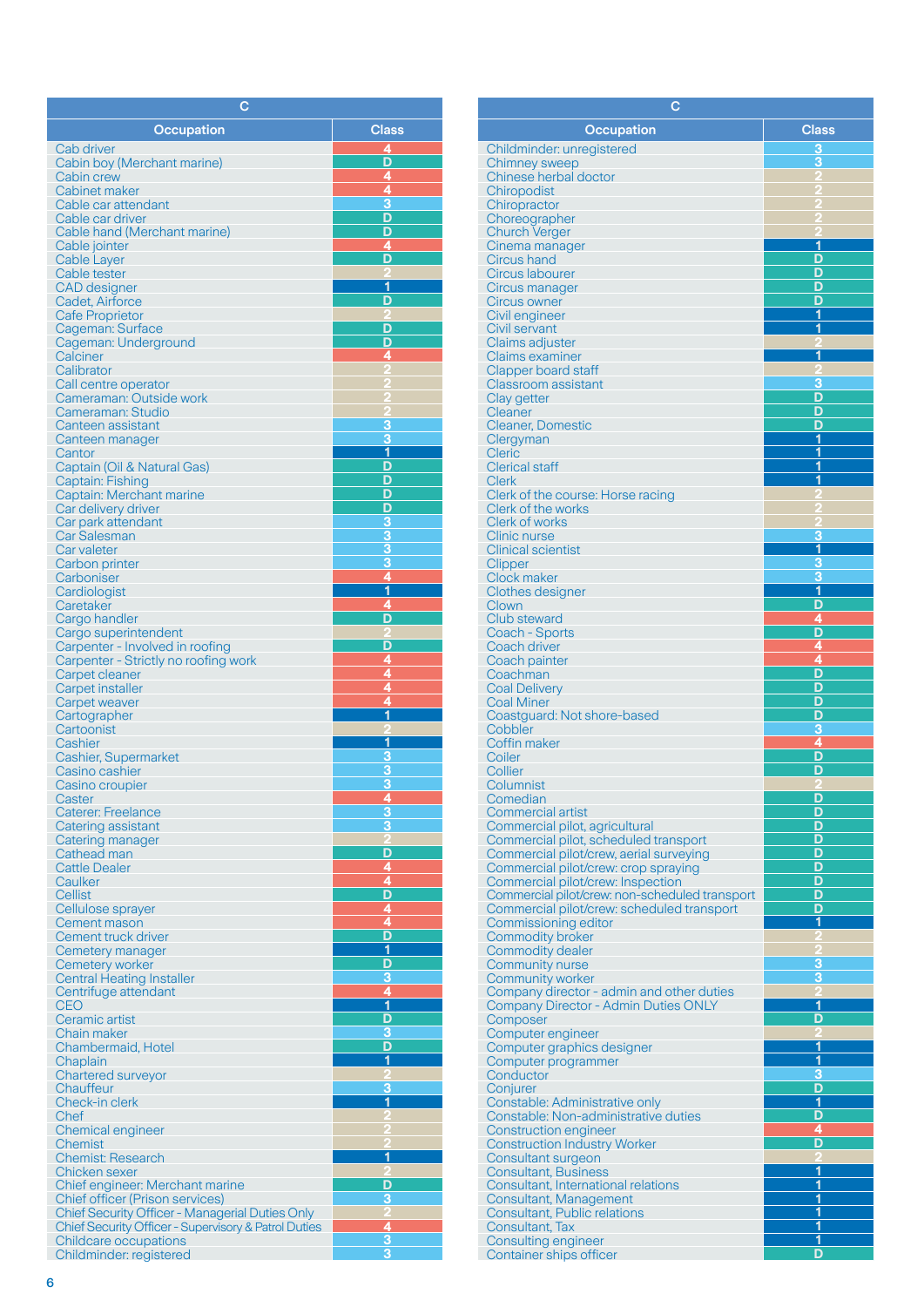| с                                           |              |
|---------------------------------------------|--------------|
| <b>Occupation</b>                           | <b>Class</b> |
| <b>Continuity clerk</b>                     | 1            |
| Control engineer                            |              |
| Control room operator                       | 1            |
| Control room operator (Oil and Natural Gas) | D            |
| <b>Convention manager</b>                   | 1            |
| Conveyancer                                 | 1            |
| Conveyor operator                           | D            |
| Cook                                        |              |
| Cook (Fishing)                              | D            |
| Cook/Chef: Cafe                             | 2            |
| Cook/Chef: Restaurant                       | Ą            |
| Cooper                                      | 4            |
| Copy typist                                 |              |
| Copywriter                                  |              |
| Coroner                                     | 1            |
| Correspondent                               |              |
| Cosmetician                                 |              |
| Cosmetologist                               |              |
| Costume designer<br>Counsellor              |              |
| Courier Car / Van                           | 4            |
| Courier, Motor cycle                        | D            |
| <b>Court Usher</b>                          | 1            |
| Crab fisherman                              | D            |
| <b>Crane driver</b>                         | D            |
| <b>Creche Worker</b>                        | 3            |
| <b>Credit Controller</b>                    | 1            |
| Credit union worker                         | 1            |
| Crematorium operator                        | 4            |
| <b>Cricketer</b>                            | D            |
| Cricketer, Professional                     | D            |
| Criminal psychologist                       |              |
| Criminologist                               | 1            |
| <b>Critic</b>                               |              |
| Crop sprayer                                | D            |
| Crossing keeper                             | D            |
| Croupier                                    | 3            |
| <b>Cruise liner crew</b>                    | D            |
| Cruise liner officer                        | D            |
| Curator                                     |              |
| <b>Curator, Museum</b>                      |              |
| Curator, Zoo                                |              |
| <b>Currency broker</b>                      |              |
| <b>Curtain Maker</b>                        | 3            |
| Customer service occupations                |              |
| <b>Customs officer</b>                      | 1            |
| Cutter                                      | 4            |
| Cutting machine operator                    | D            |
| Cyclist                                     | D            |

| D                                                      |                                           |
|--------------------------------------------------------|-------------------------------------------|
| <b>Occupation</b>                                      | <b>Class</b>                              |
| Dairy farmer                                           | 4                                         |
| Dancer                                                 | D                                         |
| Data processor                                         | 1                                         |
| Database administrator                                 | $\overline{\mathbf{1}}$                   |
| Day manager: hotel<br>Debt collector                   | D                                         |
| Deck boy (Merchant marine)                             | D                                         |
| Deck chair attendant                                   | D                                         |
| Deck hand (Fishing)                                    | D                                         |
| Deck hand (Merchant marine)                            | D                                         |
| Deck officer (Merchant marine)                         | D<br>D                                    |
| Deck trainee (Fishing)<br><b>Defence Forces Member</b> | D                                         |
| Deliveryman                                            | 4                                         |
| <b>Demolition worker: Explosives</b>                   | D                                         |
| Demolition worker: No explosives                       | D                                         |
| Dental hygienist                                       | 3                                         |
| Dental nurse<br><b>Dental practitioner</b>             |                                           |
| Dental surgeon                                         |                                           |
| <b>Dentist</b>                                         |                                           |
| Dermatologist                                          | 1                                         |
| Derrickman                                             | D                                         |
| <b>Design Engineer</b>                                 | 1                                         |
| Designer, Fashion<br>Designer, Interior                | 1                                         |
| Designer, Kitchen                                      | $\overline{\mathbf{1}}$                   |
| Detective, Private                                     | D                                         |
| Die cutter                                             | 3                                         |
| Die setter                                             | 4                                         |
| Dietician                                              | D                                         |
| <b>Digger Driver</b><br><b>Director</b>                | 1                                         |
| Director, Company                                      |                                           |
| Director, Zoo                                          | 1                                         |
| <b>Disabled</b>                                        | D                                         |
| Disc jockey                                            | D<br>3                                    |
| <b>Dishwasher</b><br>Dispatch rider                    | D                                         |
| Diver, Army                                            | D                                         |
| Diver, Navy                                            | D                                         |
| Diver, Police                                          | D                                         |
| Diver: No mine disposal                                | D                                         |
| Diver: No mine disposal/explosive use<br>Dock foreman  | D<br>D                                    |
| <b>Docker</b>                                          | D                                         |
| <b>Doctor / Medical Practitioner</b>                   |                                           |
| Dog Breeder                                            |                                           |
| Dog handler, Police                                    | 4                                         |
| Dog trainer                                            | D                                         |
| Dog walker<br>Domestic cleaner                         | D                                         |
| Donkeyman (Merchant marine)                            | D                                         |
| Doorman                                                | D<br>D                                    |
| Doorman: Nightclub<br>Draughtsman                      | 1                                         |
| <b>Dress Designer</b>                                  |                                           |
| <b>Dress Maker</b>                                     |                                           |
| <b>Dresser</b><br><b>Driller</b>                       | 3<br>4                                    |
| <b>Driver, Ambulance</b>                               | 4                                         |
| <b>Driver, Cement truck</b>                            |                                           |
| Driver, Fork lift<br>Driver, Heavy goods vehicle       | $\frac{D}{4}$ $\frac{A}{4}$ $\frac{A}{4}$ |
| Driver, Ice cream van                                  |                                           |
| Driver, LGV                                            |                                           |
| Driver, Light goods                                    | $\overline{\mathsf{D}}$                   |
| Driver, Logging truck<br>Driver, Paramedic             | 4                                         |
| Driver, Van                                            | 4                                         |
| Driving instructor                                     |                                           |
| Dry cleaning assistant<br>Dry cleaning manager         | 3                                         |
| Dustman                                                | D                                         |
| Duty officer                                           | 1                                         |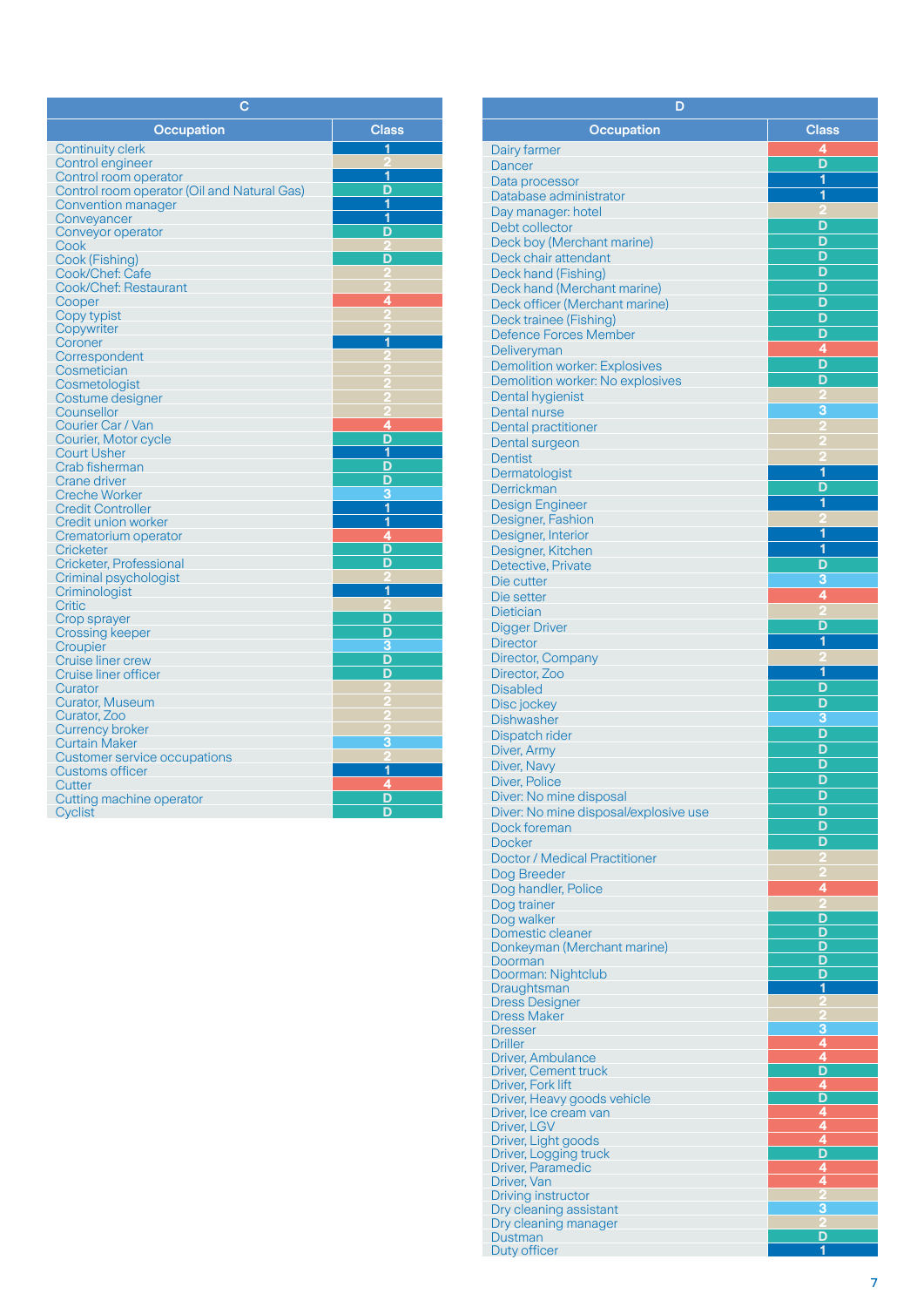| Е                                                      |                         |  |  |  |
|--------------------------------------------------------|-------------------------|--|--|--|
| <b>Occupation</b>                                      | <b>Class</b>            |  |  |  |
| Economist                                              | 1                       |  |  |  |
| Editor                                                 | 1                       |  |  |  |
| <b>Editorial assistant</b>                             | 1                       |  |  |  |
| <b>Electrical Engineer - Admin Only</b>                | P.                      |  |  |  |
| <b>Electrical Engineer - Manual Duties</b>             |                         |  |  |  |
| Electrician                                            | З                       |  |  |  |
| <b>Electricity Generating - Administration Only</b>    | $\overline{\mathbf{c}}$ |  |  |  |
| <b>Electricity Generating - Control Room Operator</b>  | 4                       |  |  |  |
| Electronics assembler                                  | 4                       |  |  |  |
| Electronics engineer                                   | 2                       |  |  |  |
| Electroplater                                          | 4                       |  |  |  |
| Embalmer                                               |                         |  |  |  |
| Embosser                                               | 4                       |  |  |  |
| <b>Employment agent</b>                                | 1                       |  |  |  |
| Enameller                                              | 3                       |  |  |  |
| Endocrinologist                                        | $\overline{\mathbf{1}}$ |  |  |  |
| Engine driver                                          | 3<br>4                  |  |  |  |
| Engine tester (Rail industry)                          | 3                       |  |  |  |
| <b>Engine winder</b>                                   | D                       |  |  |  |
| Engineer (Fishing)                                     |                         |  |  |  |
| Engineer (Oil & Natural Gas)                           | 1                       |  |  |  |
| <b>Engineer - Admin Duties Only</b>                    |                         |  |  |  |
| Engineer - Industrial<br><b>Engineer - Maintenance</b> |                         |  |  |  |
| <b>Engineer - Structural</b>                           |                         |  |  |  |
| Engineer officer (Merchant marine)                     | D                       |  |  |  |
| <b>Engineer, Aerospace</b>                             |                         |  |  |  |
| <b>Engineer, Agricultural</b>                          | 4                       |  |  |  |
| <b>Engineer, Manufacturing</b>                         | D                       |  |  |  |
| Engineer, Radio                                        |                         |  |  |  |
| <b>Engineer, Telecommunications</b>                    |                         |  |  |  |
| Engineer, TV                                           |                         |  |  |  |
| <b>Engineering geologist</b>                           | 1                       |  |  |  |
| <b>Engineering technician (Construction)</b>           | 4                       |  |  |  |
| <b>Entertainment agent</b>                             |                         |  |  |  |
| <b>Environmental health officer</b>                    | 1                       |  |  |  |
| Epidemiologist                                         | $\overline{\mathbf{1}}$ |  |  |  |
| <b>Equestrian artiste</b>                              | D                       |  |  |  |
| Equestrian sportsperson                                | D                       |  |  |  |
| <b>ESB Linesman</b>                                    | D                       |  |  |  |
| <b>Escalator installer</b>                             | 4                       |  |  |  |
| Estate agent                                           | $\overline{\mathbf{1}}$ |  |  |  |
| <b>Estate ranger</b>                                   | 4                       |  |  |  |
| <b>Etcher</b>                                          |                         |  |  |  |
| <b>Excavator driver</b>                                | D                       |  |  |  |
| <b>Executive secretary</b>                             | 1                       |  |  |  |
| Exhibition organiser - admin and other duties          | 1<br>1                  |  |  |  |
| Exhibition organiser - admin only                      |                         |  |  |  |
| <b>Exterminator</b>                                    | 2<br>4                  |  |  |  |
| Extruder                                               |                         |  |  |  |

| F                                                |                         |
|--------------------------------------------------|-------------------------|
| <b>Occupation</b>                                | <b>Class</b>            |
|                                                  | 1                       |
| <b>Facilities procurement officer</b>            | 4                       |
| <b>Factory Worker</b>                            | $\overline{\mathsf{D}}$ |
| Fairground attendant                             | D                       |
| <b>Fairground manager</b><br><b>Faith healer</b> | 2                       |
|                                                  |                         |
| <b>Family practitioner</b>                       | D                       |
| Farm fencer                                      | D                       |
| <b>Farm labourer</b>                             |                         |
| <b>Farm Manager</b><br>Farmer                    | 4                       |
| Farrier                                          | 4                       |
| <b>FAS Worker</b>                                | D                       |
| <b>Fashion designer</b>                          |                         |
| <b>Fashion stylist</b>                           |                         |
| Fast food employee                               | 3                       |
| Fast Jets - Pilot / crew                         | D                       |
| Fast jets, Navigator, Airforce                   | D                       |
| Fast jets: Air crew. Airforce                    | D                       |
| Fast jets: Crew, Airforce                        | D                       |
| Fast jets: Instructor, Airforce                  | D                       |
| Fast jets: Pilot, Airforce                       | D                       |
| Fast jets: Squadron leader                       | D                       |
| Fence erector                                    | 4                       |
| Ferry crew                                       | D                       |
| Fettler                                          | D                       |
| Field man (Oil & Natural Gas)                    | D                       |
| Field superintendent (Oil & Natural Gas)         | D                       |
| Filleter                                         | 3                       |
| Film agent                                       | 1                       |
| Film developer                                   | 3                       |
| Film Industry - Cameraman                        |                         |
| Film Industry - Designer                         | 1                       |
| Film Industry - Director                         | $\overline{\mathbf{1}}$ |
| Film Industry - Editor                           | 1                       |
| Film Industry - Producer                         | $\overline{\mathbf{1}}$ |
| Film Industry - Technician                       | $\overline{3}$          |
| Filmsetting machine operator                     | $\overline{3}$          |
| <b>Filter operator</b>                           | 4                       |
| Filter press operator                            | 4                       |
| <b>Filterman</b>                                 | 4                       |
| <b>Financial consultant</b>                      | 1                       |
| <b>Financial Manager</b>                         | $\overline{\mathbf{1}}$ |
| <b>Financial planner</b>                         | 1                       |
| Financier                                        | $\overline{\mathbf{1}}$ |
| Fine art artist                                  | D                       |
| <b>Fine artist</b>                               | D                       |
| Finisher                                         | 4                       |
| <b>Fire chief</b>                                | D                       |
| Fire fighter                                     | D                       |
| Fire investigator                                | 1                       |
| Fire prevention officer                          |                         |
| Fireman                                          | D                       |
| Fireman (fishing)                                | D                       |
| Fireman (Mining)                                 | D                       |
| Fireman: Airport                                 | D                       |
| Fireman: Merchant marine                         | D                       |
| Fireplace builder                                | 4<br>D                  |
| First engineer: Merchant marine                  |                         |
| First mate (Merchant marine)                     | D<br>D                  |
| First officer (Merchant marine)                  |                         |
| <b>Fish breeder</b>                              |                         |
| <b>Fish farmer</b>                               | 3<br>$\overline{3}$     |
| Fish hatchery worker                             | 3                       |
| Fish packer                                      | $\overline{3}$          |
| <b>Fish preparer</b>                             | $\overline{3}$          |
| <b>Fish processor</b>                            | D                       |
| Fisherman                                        | 3                       |
| <b>Fishery officer</b><br><b>Fishery warden</b>  | 3                       |
| <b>Fishing warden</b>                            | 3                       |
| <b>Fitness instructor</b>                        | D                       |
| Fitter                                           | 4                       |
| Fitter (Oil & Natural Gas)                       | D                       |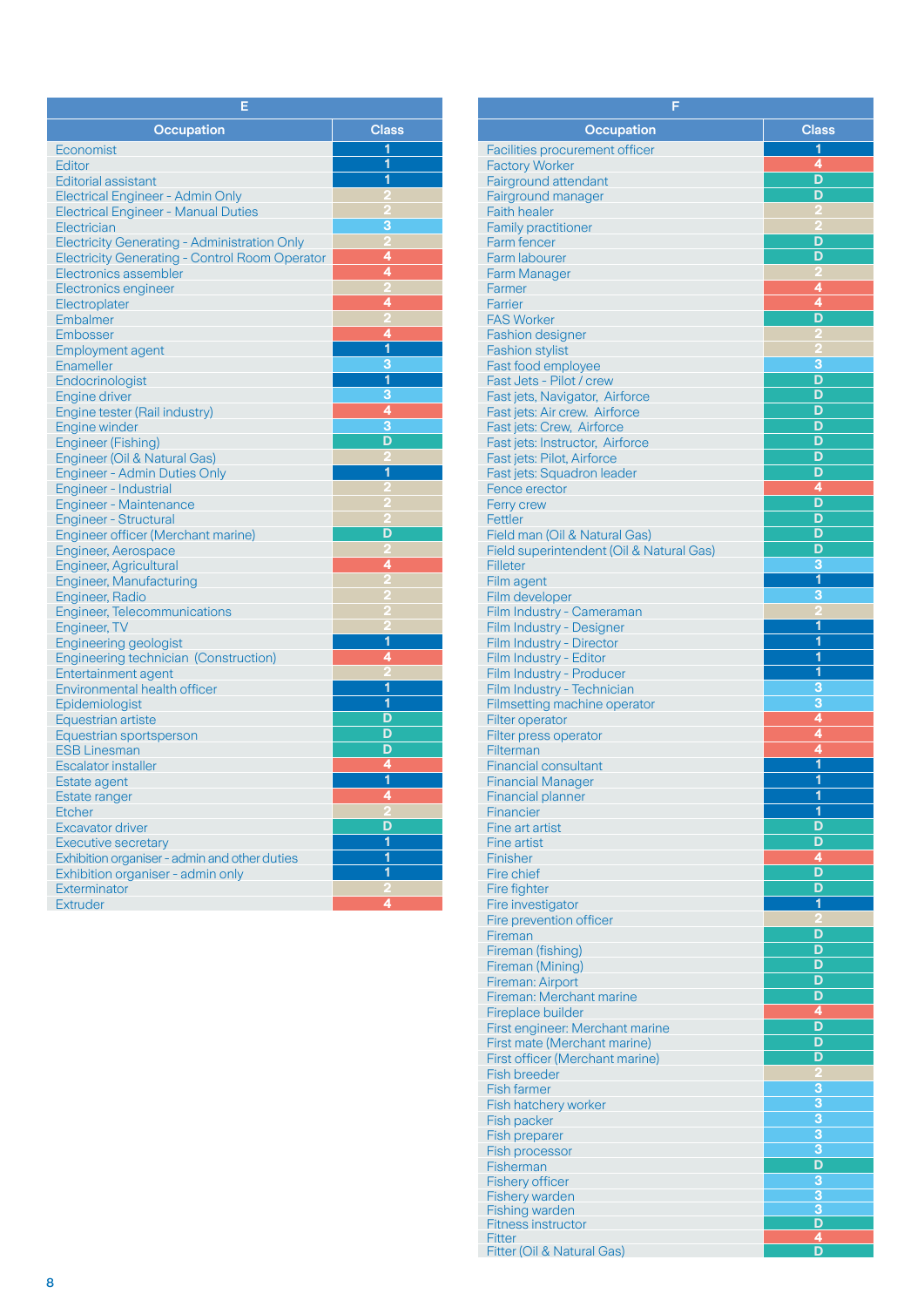| F                                     |                             |  |
|---------------------------------------|-----------------------------|--|
| Occupation                            | <b>Class</b>                |  |
| <b>Fitter, Garage</b>                 | 4                           |  |
| Fixer mason                           | 4                           |  |
| Flame cutter (Oil & Natural Gas)      | D                           |  |
| <b>Flame Cutter - Underwater Work</b> | D                           |  |
| Flame cutter: No diving               | 4                           |  |
| <b>Flatter</b>                        | 4                           |  |
| Flautist                              | D                           |  |
| <b>Flight attendant</b>               | 3                           |  |
| <b>Flight operations inspector</b>    |                             |  |
| Flight planner                        | 1                           |  |
| Floor installer                       | 4                           |  |
| Floor manager                         |                             |  |
| Floor Sander                          | $\overline{\mathbf{4}}$     |  |
| Floorman (Oil & Natural Gas)          | D                           |  |
| <b>Florist</b>                        |                             |  |
| Flyman                                | 4                           |  |
| <b>Food scientist</b>                 | 1                           |  |
| Food technologist                     | 1                           |  |
| <b>Football player</b>                | D                           |  |
| Football player, Professional         | D                           |  |
| Foreman (Construction)                | 3                           |  |
| Foreman (Mining)                      | 3                           |  |
| Foreman (Oil & Natural Gas)           | D                           |  |
| Foreman: track maintenance            | 3                           |  |
| <b>Forensic scientist</b>             | 1                           |  |
| Forensic technician                   | 1                           |  |
| <b>Forest officer</b>                 |                             |  |
| Forest ranger                         | D                           |  |
| Forest warden                         | D                           |  |
| Forge hammerman                       | D                           |  |
| Forge pressman                        | D                           |  |
| Fork lift driver                      | 4<br>D                      |  |
| <b>Foundry Worker</b>                 |                             |  |
| <b>Freelance Caterer</b>              | $\overline{\overline{3}}$   |  |
| French polisher                       | $\overline{3}$              |  |
| Fruit and Vegetable Wholesaler        |                             |  |
| <b>Fruit farmer</b>                   | 4<br>D                      |  |
| Fruit picker                          |                             |  |
| Fuel technologist                     |                             |  |
| Fumigator                             | З                           |  |
| <b>Funeral director</b>               |                             |  |
| Furnaceman                            | D                           |  |
| <b>Furniture Maker</b>                |                             |  |
| Furniture polisher                    | $\frac{4}{3}$ $\frac{4}{4}$ |  |
| Furniture removal foreman             |                             |  |
| Furniture removal packer              |                             |  |
| Furniture removal van driver          |                             |  |

| <b>Occupation</b>                             | <b>Class</b>                 |
|-----------------------------------------------|------------------------------|
|                                               | D                            |
| Galley boy<br><b>Galley hand</b>              | D                            |
| Galvanizer                                    | 4                            |
| <b>Game keeper</b>                            | 4                            |
| Game warden                                   | $\frac{3}{3}$                |
| Gang pusher (Oil & Natural Gas)               |                              |
| Ganger                                        | 4                            |
| Garage fitter                                 | $\frac{4}{3}$                |
| Garage mechanic                               | $\overline{3}$               |
| Garage owner<br>Garbage collector             | D                            |
| Garda                                         | D                            |
| Garda - Sergeant                              | D                            |
| Gardener                                      | 4                            |
| Gardener, Landscape                           | 4                            |
| Gardener, Market                              | 4                            |
| Gas appliance mechanic                        | 3<br>D                       |
| Gas boiler cleaner<br>Gas compressor operator | 4                            |
| Gas cylinder tester                           |                              |
| <b>Gas fitter</b>                             | 4                            |
| Gas service man                               | 4                            |
| <b>Gem cutter</b>                             |                              |
| Gem dealer                                    |                              |
| <b>General Maintenance</b>                    | 3                            |
| <b>General Nurse</b>                          | 3                            |
| <b>General practitioner</b>                   | 1                            |
| Geneticist<br>Geological engineer             |                              |
| Geologist                                     | 1                            |
| Geologist (Mining)                            | 1                            |
| Geologist (Oil & Gas)                         | 1                            |
| Geoscientist                                  | $\overline{\mathbf{1}}$      |
| Geriatrician                                  | $\overline{\mathbf{1}}$      |
| <b>Glass blower</b>                           | 4                            |
| <b>Glass cutter</b>                           | 4<br>$\overline{3}$          |
| Glass decorator<br>Glass enameler             |                              |
| <b>Glass enameller</b>                        |                              |
| Glass engraver                                | $\frac{4}{3}$                |
| <b>Glass finisher</b>                         | 4                            |
| <b>Glass technologist</b>                     |                              |
| Glaze maker                                   | 3                            |
| Glazer                                        | $\overline{a}$               |
| Glazier<br>Goal judge                         | 4<br>$\overline{\mathsf{D}}$ |
| Goldsmith                                     | $\overline{3}$               |
| Goldsmith's apprentice                        | 4                            |
| <b>Golf Course Manager</b>                    | $\overline{2}$               |
| <b>Golf Professional Club Based</b>           | 3                            |
| Golfer                                        | D                            |
| Golfer, Professional                          | D                            |
| Goods vehicle driver                          | D                            |
| Governess<br><b>GP</b>                        | 4                            |
| <b>Grader driver</b>                          | D                            |
| Graduator                                     | $\overline{\overline{3}}$    |
| <b>Graphic artist</b>                         | $\overline{\mathbf{1}}$      |
| <b>Graphic Designer</b>                       | $\overline{\mathbf{1}}$      |
| Grave digger                                  | D                            |
| Greaser                                       | D                            |
| <b>Greaser (Merchant marine)</b>              | D                            |
| <b>Green Grocer</b>                           |                              |
| Greenkeeper<br>Grinder                        | 4                            |
| <b>Ground hostess</b>                         | 4                            |
| <b>Ground linesman</b>                        | 4                            |
| <b>Ground staff</b>                           | D                            |
| Ground steward                                | 4                            |
| <b>Ground stewardess</b>                      | Ô<br>3                       |
| Groundsman<br>Guard                           | 4                            |
| Guest house proprietor                        |                              |

**G**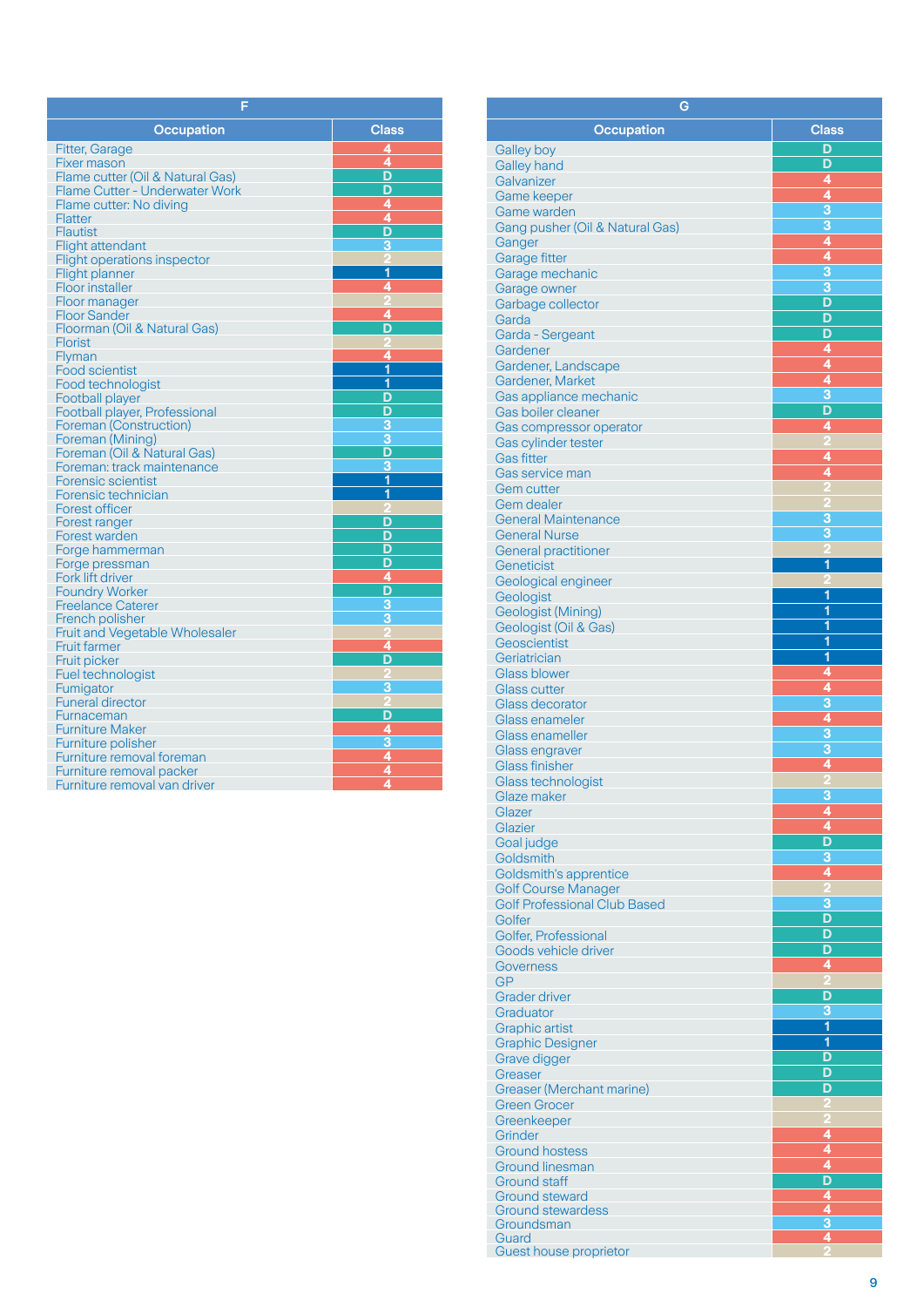| <b>Occupation</b>          | <b>Class</b> |
|----------------------------|--------------|
| Guide, Museum              |              |
| Guide, Recreational sports |              |
| Guitarist                  |              |
| Gymnast                    |              |
| Gymnast, Professional      |              |
| Gynaecologist              |              |

| н                                                 |                              |
|---------------------------------------------------|------------------------------|
| <b>Occupation</b>                                 | <b>Class</b>                 |
| Haematologist                                     | 1                            |
| Hairdresser                                       | 3                            |
| Hairstylist                                       | 3                            |
| Hammerman                                         | D                            |
| <b>Hand knitter</b>                               | 4                            |
| <b>Hand quilter</b>                               | 4                            |
| Hand spinner                                      | 4                            |
| Handyman                                          | 4                            |
| Harbour master                                    |                              |
| Harbour pilot                                     | D                            |
| <b>Harvester</b>                                  | 4                            |
| Hatchery worker                                   | 4                            |
| <b>Haulage Contractor</b>                         | D                            |
| <b>Haulier</b>                                    | D                            |
| <b>Head chef</b>                                  |                              |
| <b>Head Gardener</b>                              | 3                            |
| Head keeper - Zoo                                 | D                            |
| Head Roustabout (Oil & Natural Gas)<br>Headmaster | 4                            |
| <b>Headmistress</b>                               | 4                            |
| Health club manager                               | $\overline{\mathbf{1}}$      |
| Hearse driver                                     | 4                            |
| Heavy equipment driver                            | D                            |
| Heavy equipment operator                          | D                            |
| Heavy goods vehicle driver                        | D                            |
| Helicopter air crew (Navy)                        | D                            |
| Helicopter instructor (Navy)                      | D                            |
| Helicopter pilot (Navy)                           | D                            |
| Helicopter search and rescue (Navy)               | D                            |
| <b>Helicopters: Air crew</b>                      | D                            |
| <b>Helicopters: Instructor</b>                    | D                            |
| <b>Helicopters: Pilot</b>                         | D<br>D                       |
| Helicopters: Search & Rescue                      | 3                            |
| Herd inspector<br><b>HGV</b> driver               | D                            |
| <b>Historian</b>                                  | 1                            |
| Hockey player                                     | D                            |
| Hockey player, Professional                       | D                            |
| <b>Hod carrier</b>                                | 4                            |
| <b>Hoist driver</b>                               | D                            |
| Hoist operator                                    | D                            |
| Holiday representative                            | 3                            |
| Home help                                         | D                            |
| Homeopath<br>Horse breeder                        | 4                            |
| Horse trainer                                     | $\overline{\mathbf{3}}$      |
| <b>Horticulturist</b>                             | 4                            |
| Hospital administrator                            | $\overline{\mathbf{1}}$      |
| Hospital cleaner                                  | D                            |
| Hospital kitchen worker                           | 3                            |
| <b>Hospital manager</b>                           | 1                            |
| <b>Hospital orderly</b><br><b>Hospital porter</b> | $\overline{\mathbf{3}}$<br>3 |
| <b>Hospital receptionist</b>                      | $\overline{\mathbf{1}}$      |
| Hostel warden                                     | 3                            |
| Hotel cleaner                                     | D                            |
| Hotel concierge                                   | 3                            |
| Hotel manager<br>Hotel porter                     | 1<br>3                       |
| <b>Hotel Proprietor</b>                           |                              |
| <b>Hotel receptionist</b>                         | $\overline{\mathbf{1}}$      |
| House officer                                     | D                            |
| Housekeeper                                       | D                            |
| Housewife<br><b>Hovercraft crew</b>               | D<br>4                       |
| <b>HR</b> manager                                 | $\overline{\mathbf{1}}$      |
| Human resources manager                           | $\overline{\mathbf{1}}$      |
| Hydrographic surveyor                             | 1                            |
| Hydrologist                                       | 1                            |
| Hydrotherapist<br>Hypnotherapist                  |                              |
| Hypnotist                                         | D                            |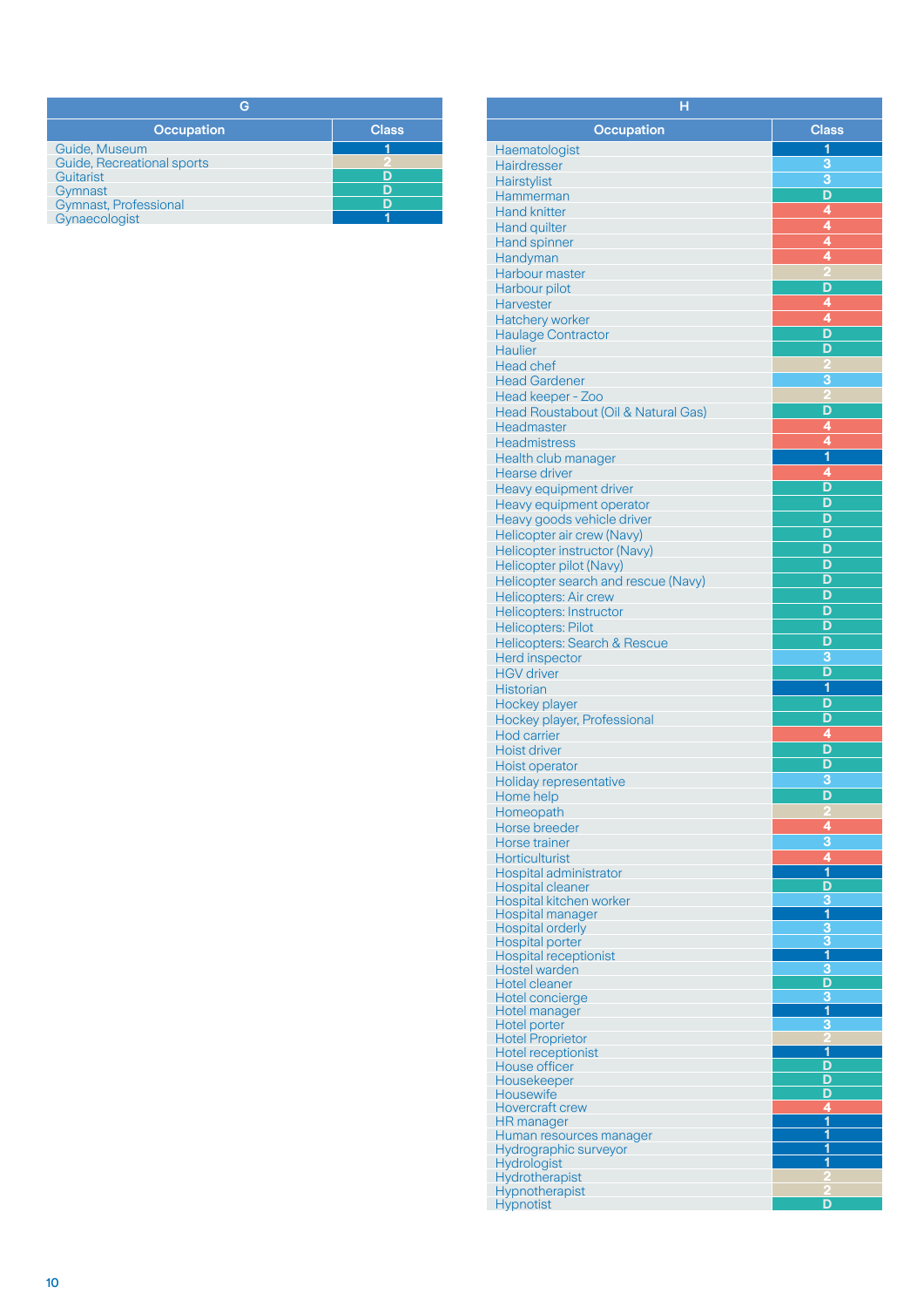| <b>Occupation</b>                                      | <b>Class</b>            |
|--------------------------------------------------------|-------------------------|
| Ice cream van driver                                   | 4                       |
| <b>IFA</b>                                             | 1                       |
| <b>Illusionist</b>                                     | D                       |
| Illustrator                                            | D                       |
| Impersonator                                           | D                       |
| Incinerator operator                                   | D                       |
| Independent financial advisor                          | 1                       |
| <b>Industrial chemist</b>                              | 3                       |
| Industrial designer                                    |                         |
| Industrial engineer                                    |                         |
| Industrial mediator                                    | $\overline{\mathbf{1}}$ |
| Industrial negotiator                                  | 1                       |
| Industrial relations consultant                        | 1                       |
| Innkeeper                                              | D                       |
| Inspection pilot                                       | D                       |
| Inspector (Mining)                                     | 4                       |
| Inspector (Oil & Gas)                                  | D                       |
| <b>Inspector: Building</b>                             |                         |
| <b>Inspector: Health</b>                               | 1                       |
| Inspector: track maintenance; line; bridge works; area | 3                       |
| Installation electrician<br><b>Installation fitter</b> | 4                       |
| <b>Instructor - Sports</b>                             |                         |
| Instrument case maker                                  | 3                       |
| <b>Insulation worker</b>                               | 4                       |
| <b>Insulator</b>                                       | 4                       |
| <b>Insulator, Asbestos</b>                             | D                       |
| Insurance agent                                        | 1                       |
| Insurance broker                                       | 1                       |
| <b>Insurance Claims Assessor</b>                       | D                       |
| Insurance investigator                                 | 1                       |
| Interior designer                                      | 1                       |
| Internet entrepeneur                                   | 3                       |
| Internet technician                                    | $\overline{\mathbf{1}}$ |
| Internist                                              |                         |
| Interpreter                                            | 1                       |
| Investigator, Private                                  | D                       |
| Investment analyst                                     | 1                       |
| Investment consultant                                  | 1                       |
| Investor                                               | D                       |
| Iron merchant                                          | 3                       |
| IT consultant                                          | $\overline{\mathbf{1}}$ |
| <b>IT Manager</b>                                      | 1                       |
| <b>IT Project Manager</b>                              | 1                       |

| <b>Class</b> |
|--------------|
| 4            |
| 3            |
| D            |
| D            |
| 3            |
| 3            |
| 4            |
| D            |
| D            |
| D            |
| D            |
| 4            |
|              |
|              |
|              |
|              |
| D            |
|              |
|              |

| <b>Occupation</b> | <b>Class</b> |
|-------------------|--------------|
| Kennel worker     |              |
| Kerb layer        |              |
| Kiln attendant    |              |
| Kiln loader       |              |
| Kilnman           |              |
| Kitchen assistant |              |
| Kitchen designer  |              |
| Kitchen hand      |              |

| <b>Occupation</b>                                       | <b>Class</b>                 |  |
|---------------------------------------------------------|------------------------------|--|
| Labeller                                                | 4                            |  |
| Laboratory technician                                   |                              |  |
| Labourer                                                | D                            |  |
| Labourer, Farm                                          | D<br>4                       |  |
| Laminator                                               | D                            |  |
| Lampman (Mining)<br>Land surveyor                       |                              |  |
| Landscape gardener                                      | 4                            |  |
| Lathe operator                                          | $\overline{4}$               |  |
| Launderette assistant                                   | $\overline{3}$               |  |
| Launderette manager                                     |                              |  |
| Lavatory attendant                                      | D                            |  |
| <b>Law Searcher</b>                                     | 1                            |  |
| Lawyer                                                  | 1<br>D                       |  |
| <b>Leading fireman</b><br>Lecturer                      | 4                            |  |
| Left luggage attendant                                  | $\overline{\overline{3}}$    |  |
| Legal clerk                                             | $\overline{\mathbf{1}}$      |  |
| Legal executive                                         | $\overline{\mathbf{1}}$      |  |
| Legal investigator                                      | 1                            |  |
| Legal secretary                                         | 1                            |  |
| Leisure Centre Manager - Fitness Duties                 | D                            |  |
| Leisure club manager                                    | 1                            |  |
| Lengthman (Rail industry)                               | 4<br>$\overline{\mathbf{1}}$ |  |
| Letting agent<br><b>LGV</b> driver                      | 4                            |  |
| Librarian                                               | $\overline{\mathbf{1}}$      |  |
| Licensee                                                | 4                            |  |
| Lifeboat crew                                           | $\overline{\mathsf{D}}$      |  |
| Lifeboat crew: shore based                              | 3                            |  |
| Lifeguard                                               |                              |  |
| Lift attendant                                          | 3                            |  |
| Lift erector                                            | 4<br>$\overline{4}$          |  |
| Lift installer                                          | 4                            |  |
| Lift repairer<br>Light goods vehicle driver             | $\overline{\bf{4}}$          |  |
| <b>Lighterman (Quarrying)</b>                           | D                            |  |
| Lighthousekeeper                                        | 4                            |  |
| Lighting technician                                     | 4                            |  |
| Lightkeeper                                             | D                            |  |
| Line painter                                            | 4                            |  |
| Linesman                                                | D                            |  |
| Linesman (Mining)                                       | D<br>D                       |  |
| Linesman: Ground work only<br>Linesman: Overhead        | D                            |  |
| Liquor store manager                                    |                              |  |
| Literary agent                                          | 1                            |  |
| Lithographer                                            | 3                            |  |
| Livestock inseminator                                   | 4                            |  |
| Loader<br>Loader operator                               | D<br>D                       |  |
| Lobster fisherman                                       | D                            |  |
| Locksmith                                               | 3                            |  |
| Locomotive driver                                       | 3                            |  |
| Locomotive driver (Mining)<br>Locomotive guard (Mining) | D<br>D                       |  |
| Log haulier                                             | D                            |  |
| Logging contractor                                      | 2                            |  |
| Logging truck driver                                    | D                            |  |
| Lollipop lady                                           | D<br>D                       |  |
| Lollipop man<br>Long Distance / HGV Driver              | D                            |  |
| Lorry driver                                            | D                            |  |
| Loss adjustor                                           |                              |  |
| Lumberjack                                              | D                            |  |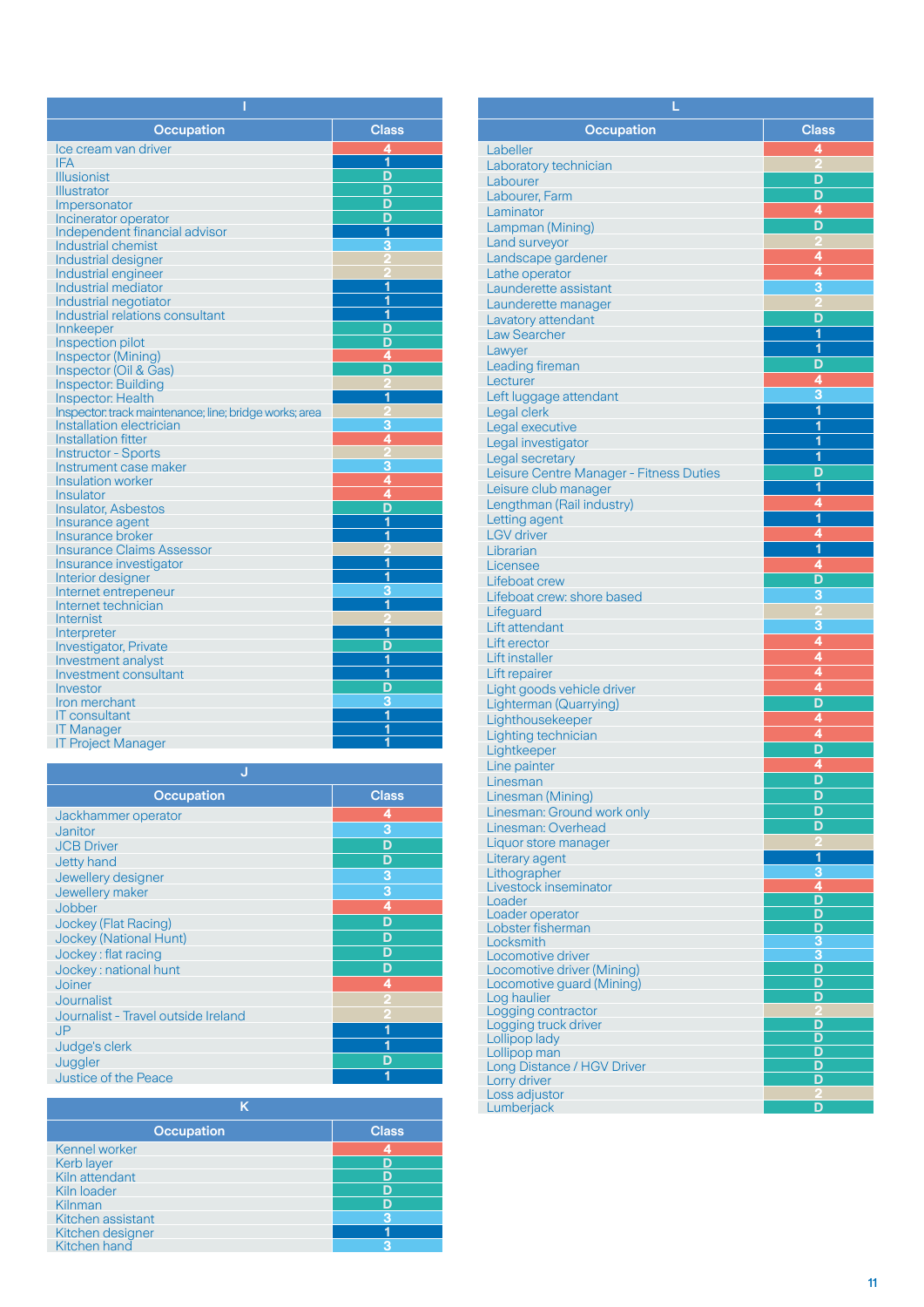| М                                                                 |                                           |
|-------------------------------------------------------------------|-------------------------------------------|
| <b>Occupation</b>                                                 | <b>Class</b>                              |
| Machine operator                                                  | D                                         |
| <b>Machine tool setter</b>                                        | 4                                         |
| <b>Machinist</b>                                                  | 4                                         |
| Magazine journalist                                               |                                           |
| Magician<br><b>Mail handler</b>                                   | D<br>3                                    |
| Mail sorter                                                       | $\overline{\mathbf{3}}$                   |
| Maintenance engineer                                              | 4                                         |
| Maintenance technician                                            | $\overline{4}$                            |
| Maintenance technician (Oil & Natural Gas)                        | $\overline{\overline{3}}$                 |
| Maitre d'Hotel                                                    | 3                                         |
| Makeup artist<br><b>Maltster</b>                                  | 4                                         |
| Management consultant                                             | 1                                         |
| Manager                                                           | 4                                         |
| <b>Manager Catering</b>                                           |                                           |
| Manager, Abattoir                                                 | 1<br>1                                    |
| Manager, Cinema<br>Manager, Construction - includes site work     |                                           |
| Manager, Construction - Off site work only                        |                                           |
| Manager, Hotel                                                    | 1                                         |
| Manager, Manufacturing                                            | 1                                         |
| Manager, Marketing                                                | 1<br>1                                    |
| Manager, Office based<br>Manager, Restaurant                      | $\overline{\mathbf{1}}$                   |
| Manager, Sewerage works                                           | 3                                         |
| Manager, Slaughterhouse                                           | $\overline{\mathbf{1}}$                   |
| Manager: Financial                                                | 1                                         |
| Manhole maker                                                     | 4                                         |
| <b>Manicurist</b>                                                 | D<br>D                                    |
| Manual worker<br>Manufacturing engineer                           | 3                                         |
| Mapping technician                                                |                                           |
| Marble setter                                                     |                                           |
| Marine Biologist - Lab Work Only                                  | 1                                         |
| Marine engineer                                                   | D<br>4                                    |
| Marine installation fitter (Oil & Natural Gas)<br>Marine surveyor |                                           |
| Market gardener                                                   | 4                                         |
| <b>Marketing Consultant</b>                                       | 1                                         |
| Marketing manager                                                 | 1                                         |
| Martial arts practitioner<br>Martial arts professional            | D<br>D                                    |
| Mason                                                             | 4                                         |
| Massage therapist                                                 | $\overline{\overline{3}}$                 |
| <b>Master: Fishing</b>                                            | D                                         |
| <b>Master: Merchant marine</b>                                    | D                                         |
| Mate: Fishing<br><b>Materials scientist</b>                       | D<br>1                                    |
| <b>Matron</b>                                                     |                                           |
| Maxillofacial surgeon                                             |                                           |
| Meat boner<br>Meat curer                                          | 3<br>3                                    |
| Meat cutter                                                       | 3                                         |
| Meat inspector                                                    | 2                                         |
| Meat porter<br>Meat slicer                                        | 3<br>$\overline{\mathbf{3}}$              |
| <b>Mechanic</b>                                                   | 4                                         |
| Mechanic (Fishing)                                                | D                                         |
| Mechanic (Garage)<br>Mechanic (Oil & Natural Gas)                 | $\overline{\mathbf{3}}$<br>$\overline{3}$ |
| Mechanic: Garage                                                  | 3                                         |
| Mechanic: Merchant marine                                         | D                                         |
| Mechanical engineer<br>Mechanical road sweeper driver             | D                                         |
| Mechanical shovel driver                                          | D                                         |
| Media agent                                                       | 1                                         |
| Media manager<br>Media technician                                 | $\overline{\mathbf{1}}$                   |
| <b>Medical practitioner</b>                                       |                                           |
| <b>Medical scientist</b>                                          | $\overline{\mathbf{1}}$                   |
| <b>Medical secretary</b>                                          | 1                                         |
| Medical technician<br>Medical technologist                        |                                           |
| <b>Medical writer</b>                                             |                                           |

| М                                        |                         |
|------------------------------------------|-------------------------|
| <b>Occupation</b>                        | <b>Class</b>            |
| Member of parliament                     | 1                       |
| Merchant banker                          | 1                       |
| Metal arts worker                        |                         |
| <b>Metal Fabrictor - Heights</b>         | 4                       |
| <b>Metal Fabrictor - No Heights</b>      | 4                       |
| Metallographer                           | $\overline{\mathbf{1}}$ |
| Metallurgist                             | 1                       |
| Meteorologist                            | 1                       |
| Meter reader                             |                         |
| Microbiologist                           | 1                       |
| <b>Midwife</b>                           | 2                       |
| Milkman                                  | 3                       |
| <b>Miller</b>                            | 4                       |
| Milliner                                 |                         |
| Mine surveyor                            | 1                       |
| Miner                                    | D                       |
| Mineralogist                             | 1                       |
| Minicab driver                           | 4                       |
| Mining engineer                          | D                       |
| Mining officer                           | 1                       |
| Mining surveyor                          |                         |
| Model maker                              | 1                       |
| Modeller - Admin Duties Only             | D                       |
| Modeller - Workshop, studio<br>Mortician | o                       |
| Mortuary attendant                       | 4                       |
| Mosaic layer                             | 4                       |
| Motel proprietor                         | 1                       |
| Motor cycle courier                      | D                       |
| Motor cycle messenger                    | D                       |
| Motor racing                             | D                       |
| Motor sportsperson, Professional         | D                       |
| Motorman (Oil & Natural Gas)             | 3                       |
| Mould maker                              | 4                       |
| Moulder                                  | 4                       |
| Mountaineer                              | D                       |
| Mountaineer, Professional                | D                       |
| <b>MP</b>                                | 1                       |
| Mud engineer (Oil & Natural Gas)         | D                       |
| Mud logger (Oil & Natural Gas)           | D                       |
| Mud man (Oil & Natural Gas)              | D                       |
| Multishot exploder                       | D                       |
| Municipal dump manager                   | D                       |
| Municipal dump worker                    | D                       |
| Municipal gardener                       | 4                       |
| Museum attendant                         | $\mathbf{1}$            |
| Museum curator                           |                         |
| Museum guide                             | 1                       |
| <b>Musical director</b>                  | D                       |
| <b>Musical instrument maker</b>          | 4                       |
| Musician                                 | D                       |
| Musician, Orchestra                      | D                       |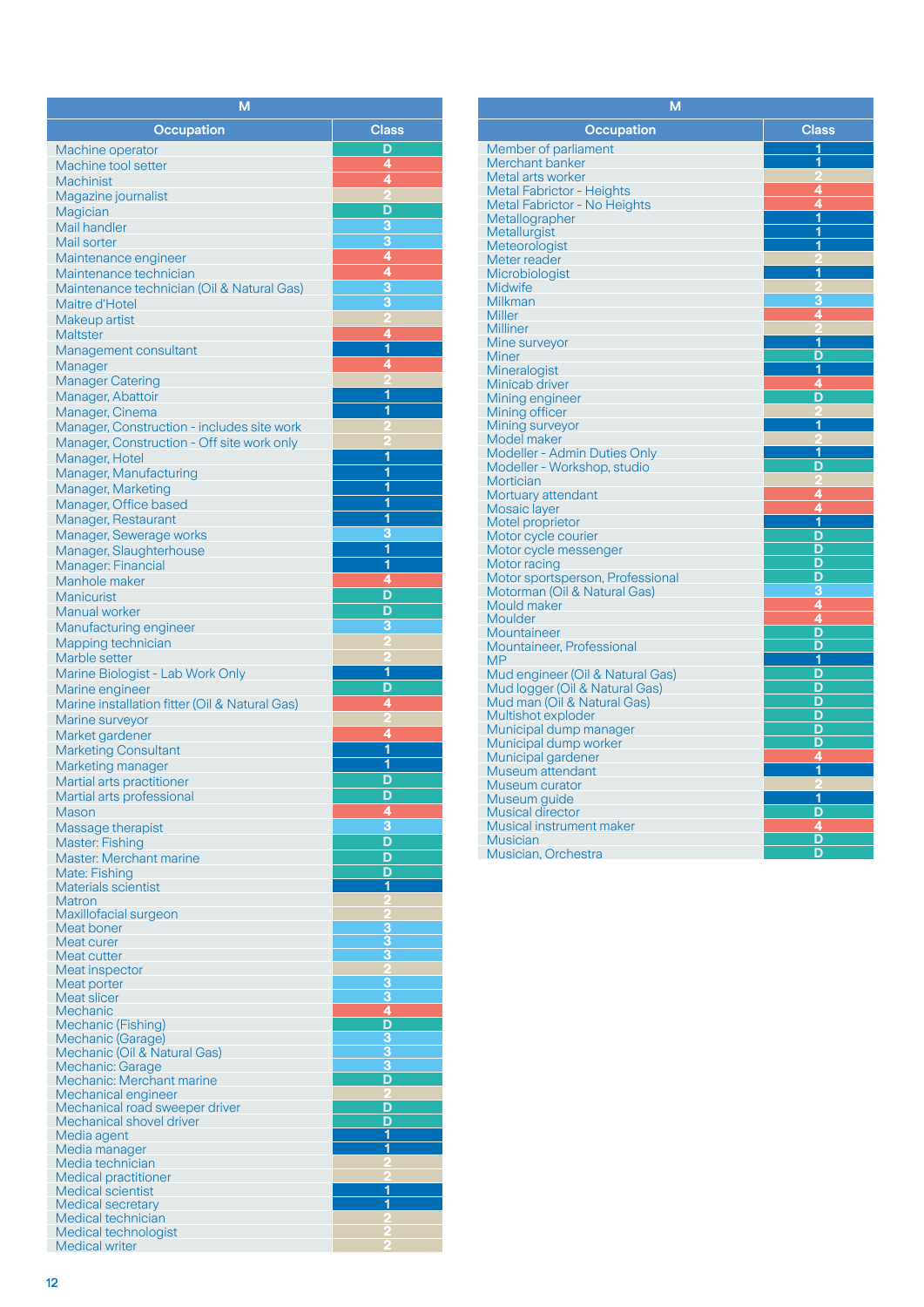| N                                                     |               |
|-------------------------------------------------------|---------------|
| <b>Occupation</b>                                     | <b>Class</b>  |
| Nanny                                                 |               |
| Navy aircrew: Fixed wing aircraft - No fast jets      | D             |
| Navy diver                                            | D             |
| Navy personnel: No aviation, diving, abnormal hazards | D             |
| Navy pilot: Fixed wing aircraft - No fast jets        | D             |
| Navy reconnaissance pilot                             | D             |
| Navy training pilot                                   | D             |
| Navy transport pilot                                  | D             |
| Neurologist                                           | 1             |
| News journalist                                       |               |
| News photographer: no overseas travel                 |               |
| News photographer: overseas travel                    | D             |
| Newsagent                                             |               |
| <b>Newspaper Distribution</b>                         | 4             |
| Newspaper Office Worker                               | 1             |
| <b>Newspaper Printing</b>                             | 4             |
| Newspaper Reporter                                    |               |
| Newsreader                                            |               |
| Nightclub cloakroom attendant                         | 3             |
| Nightclub hostess                                     | D             |
| Nightclub manager                                     | D             |
| Nuclear chemist                                       | 1             |
| Nuclear engineering technician                        |               |
| Nuclear plant operator                                | 4             |
| Nurse - General                                       | 3             |
| <b>Nurse - Psychiatric</b>                            | 4             |
| Nurse manager: administrative duties only             | 5             |
| Nurse, Veterinary                                     | $\frac{3}{4}$ |
| <b>Nursery nurse</b>                                  |               |
| Nursery school teacher                                |               |
| Nursing aide                                          | $\frac{3}{3}$ |
| Nursing auxiliary                                     |               |
| <b>Nursing Home Manager</b>                           |               |
| Nursing officer                                       | 3             |
| <b>Nursing sister</b>                                 | 3             |
| <b>Nutritionist</b>                                   |               |

| $\mathbf O$                         |                |
|-------------------------------------|----------------|
| <b>Occupation</b>                   | <b>Class</b>   |
| Obstetrician                        | 1              |
| Occupational therapist              |                |
| Oceanographer                       |                |
| Off license employee                |                |
| Off license manager                 |                |
| Office clerk                        | 1              |
| Oil and natural gas industry worker | D              |
| Oil colour painter                  | D              |
| Oil rig worker (Oil & Natural Gas)  | D              |
| Oiler (Merchant marine)             | D              |
| Oiler and greaser                   | D              |
| Onsetter                            | D              |
| <b>Operations officer</b>           | 1              |
| Operator                            | з              |
| Ophthalmic surgeon                  |                |
| Ophthalmic technician               | 1              |
| <b>Optical printer</b>              |                |
| Optician                            | 1              |
| Optometrist                         | 1              |
| <b>Oral hygienist</b>               |                |
| Orchard worker                      | 4              |
| Orchestra conductor                 | D              |
| Orchestra musician                  | D              |
| Orchestration arranger              | D              |
| Orchestrator                        | D              |
| Organ builder                       | $\overline{3}$ |
| Organ tuner                         |                |
| Ornamental metal worker             | 4              |
| Ornamenter                          | $\overline{3}$ |
| Orthodontist                        |                |
| Orthopaedic shoe maker              | 3              |
| Orthopedic surgeon                  |                |
| Orthoptist                          | 3              |
| Osteopath                           |                |
| Oven operator                       | 3              |
| Overhead linesman                   | 4              |
| Overhead linesman (Rail industry)   | 4              |
| <b>Oyster fisherman</b>             | D              |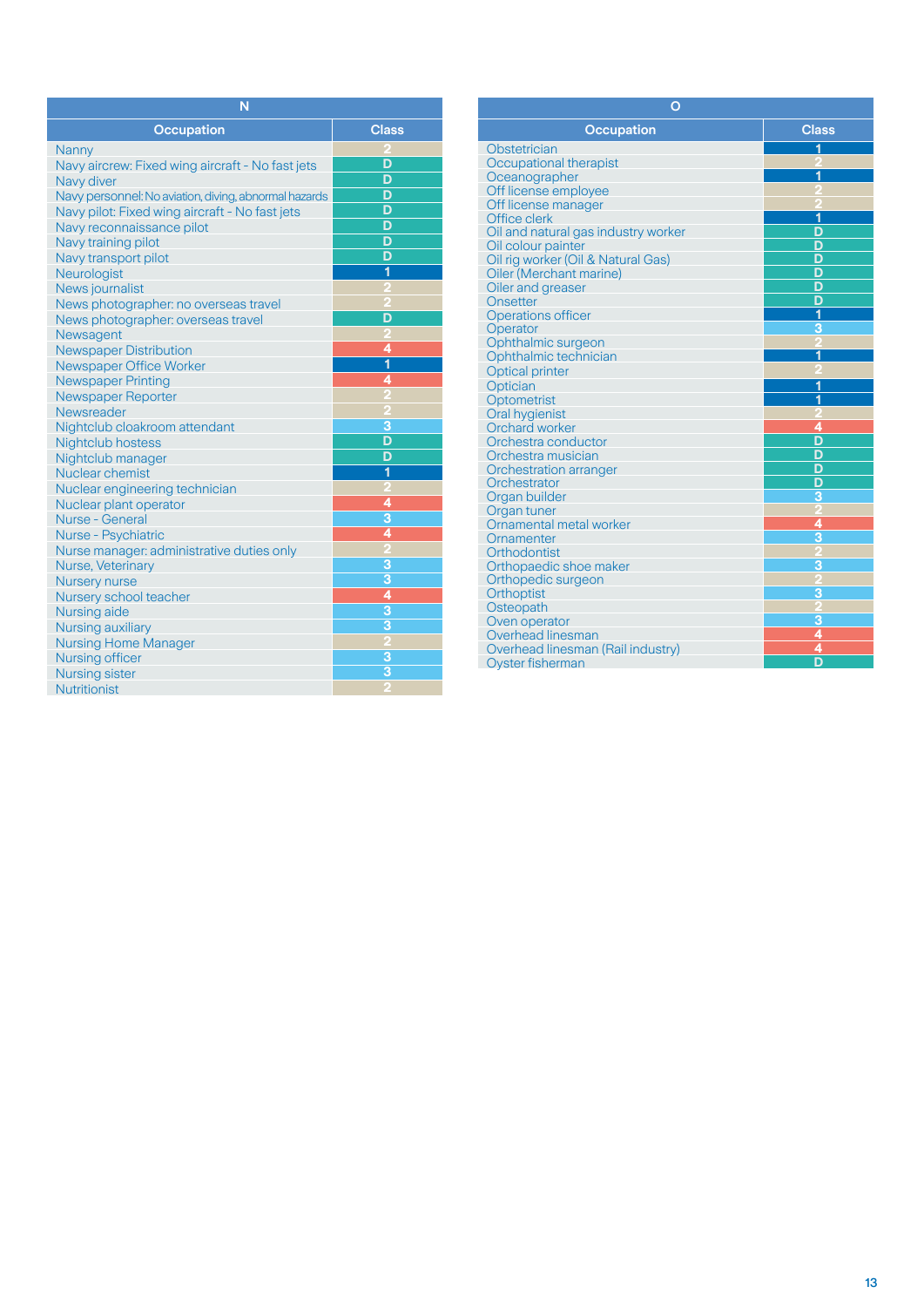| P                                                   |                                                 |
|-----------------------------------------------------|-------------------------------------------------|
| <b>Occupation</b>                                   | <b>Class</b>                                    |
| РA                                                  | 1                                               |
| Packer                                              | 4                                               |
| Paediatrician                                       | $\overline{\mathbf{1}}$                         |
| Painter                                             |                                                 |
| Painter and decorator: exterior                     |                                                 |
| Painter and decorator: interior                     | $\frac{4}{4}$<br>$\frac{4}{4}$<br>$\frac{4}{4}$ |
| Pallet maker                                        |                                                 |
| <b>Panel beater</b>                                 |                                                 |
| Panel beater: Garage                                |                                                 |
| Parachute regiment                                  | $\overline{\mathsf{D}}$                         |
| <b>Paralegal Executive</b>                          | $\overline{\mathbf{1}}$                         |
| Paramedic driver                                    | $\frac{4}{3}$                                   |
| Park keeper                                         |                                                 |
| Park ranger<br>Park superintendent                  | $\overline{\overline{3}}$                       |
| Parliamentary agent                                 | $\overline{\mathbf{1}}$                         |
| Parole officer                                      |                                                 |
| Pathologist                                         | 1                                               |
| Patrolman                                           | 3                                               |
| Pattern maker                                       | 3<br>D                                          |
| Pavior<br>Pawnbroker                                | 1                                               |
| Performer                                           |                                                 |
| Personal assistant                                  | 1                                               |
| <b>Personal trainer</b>                             | D                                               |
| Personnel manager                                   | 1                                               |
| Pest control exterminator                           | 3<br>1                                          |
| Pest control manager<br>Pest control operator       | 3                                               |
| Pet sitter                                          | D                                               |
| Pet walker                                          |                                                 |
| Petrol pump attendant                               | З                                               |
| Petroleum engineer: Offshore (Oil & Natural Gas)    | D                                               |
| Petroleum engineer: Onshore<br>Petroleum technician |                                                 |
| <b>Pharmaceutical chemist</b>                       |                                                 |
| Pharmacist                                          | 1                                               |
| Pharmacologist                                      | 1                                               |
| Phlebotomist                                        |                                                 |
| Photographer<br>Photographic processor              | 3                                               |
| Photography director                                | 1                                               |
| Photojournalist: no overseas travel                 |                                                 |
| Photojournalist: overseas travel                    |                                                 |
| Photolithographer                                   | 1                                               |
| <b>Physical scientist</b><br>Physicist              | <u>1</u>                                        |
| Physiologist                                        | 1                                               |
| Physiotherapist                                     |                                                 |
| Pianist                                             | D                                               |
| Piano tuner                                         | D                                               |
| <b>Pickler</b>                                      | 3<br>$\overline{\mathbf{3}}$                    |
| Pier man<br>Pier master                             | $\overline{\mathbf{1}}$                         |
| <b>Pile driver</b>                                  | D                                               |
| Pilot, Fast jets, Airforce                          | D                                               |
| Pilot-Airforce                                      | D                                               |
| Pilot-Navy                                          | D                                               |
| Pipe driller<br>Pipe fitter                         | 4<br>D                                          |
| Pipe fitter (Oil & Natural Gas)                     | D                                               |
| Pipe fitter's mate                                  | D                                               |
| Pipe layer                                          | D                                               |
| Pipe maker                                          | 4                                               |
| Pipeline inspection pilot<br>Planning engineer      | D<br>2                                          |
| <b>Plant attendant</b>                              | 4                                               |
| <b>Plant Hire Contractor</b>                        | $\overline{\mathbf{3}}$                         |
| <b>Plant operator</b>                               | D                                               |
| Plant operator (Oil & Natural Gas)                  | D                                               |
| <b>Plant scientist</b>                              | 1                                               |
| Plasterer<br>Plastic surgeon                        | 4                                               |
| Plastics technologist                               |                                                 |
| Plate cutter                                        |                                                 |
| Platelayer                                          |                                                 |
| Plateman                                            |                                                 |
| Plater<br><b>Plumber</b>                            | $\frac{4}{\sqrt{10}}\frac{1}{4}}{4}$            |
|                                                     |                                                 |

| P                                                                |                              |
|------------------------------------------------------------------|------------------------------|
| <b>Occupation</b>                                                | <b>Class</b>                 |
| Plumber's mate                                                   | 4                            |
| Pneumatic drill operator                                         | D                            |
| Poet                                                             | D                            |
| Pointsman (Rail industry)                                        | 3<br>D                       |
| Police bomb disposal<br>Police Constable: Administrative only    | 1                            |
| Police Constable: Non-administrative duties                      | D                            |
| Police diver                                                     | D                            |
| Police dog handler                                               | D                            |
| Police force pilot<br>Police photographer                        | D<br>D                       |
| Police Sergeant: Administrative only                             | 1                            |
| Police Sergeant: Non-administrative duties                       | D                            |
| Polisher                                                         | 4<br>1                       |
| Politician<br><b>Pool Attendant</b>                              |                              |
| Pool player                                                      | D                            |
| Port control signalman                                           |                              |
| Porter                                                           | 4                            |
| Porter (Rail industry)<br>Portfolio manager                      | 3<br>$\overline{\mathbf{1}}$ |
| Portrait painter                                                 | D                            |
| Post Office - Engineer / Technician                              | 1                            |
| Post office clerk                                                | 1                            |
| Post office manager<br>Postal clerk                              | 1<br><u>1</u>                |
| Postal delivery driver                                           | $\overline{4}$               |
| Postal mail sorter                                               | 3                            |
| Postman                                                          | $\overline{3}$               |
| Pot fisherman                                                    | D                            |
| Potman<br>Potter                                                 | <u>D</u><br>$\overline{3}$   |
| <b>Poultry dresser</b>                                           | 3                            |
| Poultry plucker                                                  | 3                            |
| Poultry sexer                                                    |                              |
| Pourer<br>Power loader man                                       | D<br>D                       |
| Power station manager                                            | 1                            |
| <b>Power Stower</b>                                              | D                            |
| Powerline inspection pilot                                       | D                            |
| <b>PR</b> consultant                                             | 1<br>$\overline{4}$          |
| <b>Precision assembler</b><br><b>Precision instrument fitter</b> | 3                            |
| <b>Precision instrument maker</b>                                | 3                            |
| Press operator                                                   | 4                            |
| Press photographer: no overseas travel                           |                              |
| Press photographer: overseas travel<br>Presser                   | R                            |
| <b>Priest</b>                                                    | 1                            |
| Primary school teacher                                           | 4                            |
| Principal officer (Prison services)                              | 3                            |
| Printer<br>Prison governor                                       |                              |
| Prison guard                                                     | 4                            |
| <b>Prison officer</b>                                            | 4                            |
| <b>Prison warder</b>                                             | 4                            |
| <b>Private detective</b><br>Private investigator                 | D<br>D                       |
| Private nurse                                                    | з                            |
| Private tutor                                                    | 4                            |
| <b>Probation officer</b>                                         |                              |
| Producer<br><b>Production assistant</b>                          | 1                            |
| Production Manager - Admin Duties Only                           | 1                            |
| Production manager - with floor duties                           | 3                            |
| <b>Production superintendent</b>                                 | 1                            |
| <b>Professional Athlete</b>                                      | D<br>D                       |
| <b>Professional Bodybuilder</b><br><b>Professional Cricketer</b> | D                            |
| <b>Professional Cyclist</b>                                      | D                            |
| <b>Professional Football player</b>                              | D                            |
| <b>Professional Golfer</b>                                       | D                            |
| <b>Professional Gymnast</b>                                      | D<br>D                       |
| Professional Hockey player<br>Professional sports coach          | D                            |
| Professional Squash player                                       | D                            |
| <b>Professional Surfer</b>                                       | D                            |
| <b>Professional Swimmer</b>                                      | D                            |
| Professional Tennis player<br>Program director                   | D<br>1                       |
|                                                                  |                              |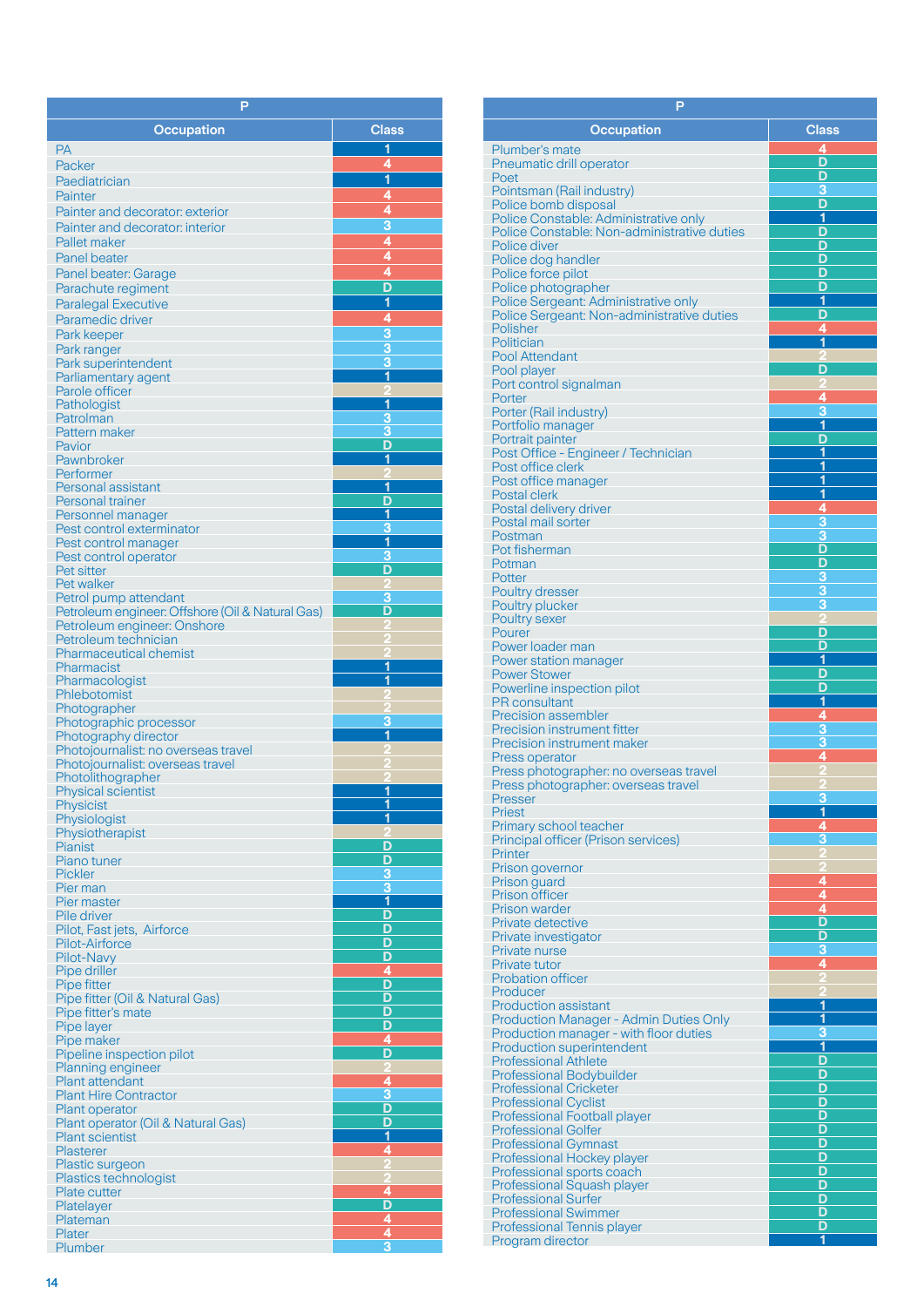| P                                                       |              |
|---------------------------------------------------------|--------------|
| <b>Occupation</b>                                       | <b>Class</b> |
| Program presenter                                       |              |
| Prompter                                                |              |
| Proofreader                                             | 1            |
| <b>Property agent</b>                                   | 1            |
| Property designer                                       | 1            |
| Property developer                                      | 1            |
| <b>Property master</b>                                  | 3            |
| <b>Property Owner</b>                                   | 1            |
| Propertyman                                             | 4            |
| Proprietor, Retail                                      |              |
| Prospecting surveyor                                    | 1            |
| Prosthesis maker                                        | з            |
| Prosthetist                                             |              |
| Psychiatric aide                                        | 3<br>4       |
| <b>Psychiatric Nurse</b>                                |              |
| Psychiatrist                                            | 1            |
| Psychologist                                            |              |
| Psychotherapist                                         | 4            |
| Public house manager                                    | 1            |
| Public notary                                           | 1            |
| Public prosecutor<br><b>Public relations consultant</b> | 1            |
| Publican                                                | 4            |
| Publisher                                               | 1            |
| <b>Publisher's assistant</b>                            | 1            |
| Pumpman                                                 | D            |
| Pumpman (Merchant marine)                               | D            |
| Pumpman (Oil & Natural Gas)                             | D            |
| Puppeteer                                               | D            |
| <b>Purchasing Manager</b>                               | 1            |
| <b>Purser (Merchant marine)</b>                         | D            |
| Purser's clerk (Merchant marine)                        | D            |
| Q                                                       |              |
| <b>Occupation</b>                                       | <b>Class</b> |
| <b>Quality controller</b>                               | 1            |
| <b>Quantity surveyor</b>                                | 1            |
| <b>Quarry Worker</b>                                    | D            |

**D**

| <b>Quarry Worker</b> |                                        |
|----------------------|----------------------------------------|
|                      | <b>Quartermaster (Merchant marine)</b> |

| R                                                                 |                         |  |
|-------------------------------------------------------------------|-------------------------|--|
| <b>Occupation</b>                                                 | <b>Class</b>            |  |
| Rabbi                                                             | 1                       |  |
| Race track trainer                                                | З                       |  |
| Racetrack steward                                                 |                         |  |
| Racing secretary<br>Radar controller                              | 1<br>D                  |  |
| Radar observer                                                    | 1                       |  |
| <b>Radiation therapist</b>                                        |                         |  |
| Radio - Office Worker                                             | 1<br>1                  |  |
| Radio - Producer<br>Radio - Reporter                              |                         |  |
| Radio - Technician                                                | 3                       |  |
| Radio announcer                                                   |                         |  |
| Radio engineer<br>Radio officer (Fishing)                         | 3<br>D                  |  |
| Radio officer (Merchant marine)                                   | D                       |  |
| Radio operator                                                    | 1                       |  |
| Radio operator (Oil & Natural Gas)                                | D                       |  |
| Radio operator: land-based<br>Radio presenter                     |                         |  |
| Radiographer                                                      | 1                       |  |
| Radiographer (Oil & Natural Gas)                                  | D                       |  |
| Radiologist<br>Radiology technician                               | 1                       |  |
| Radiotherapist                                                    | 1                       |  |
| Rail operations manager                                           | 1                       |  |
| Rail tanker filler                                                | D                       |  |
| Railman<br>Railway - Clerical                                     | D<br>1                  |  |
| Railway - Ticket Inspector                                        |                         |  |
| Railway labourer                                                  | D                       |  |
| Railway police                                                    | D<br>4                  |  |
| Railway security<br>Railway signal fitter                         | 4                       |  |
| Railways manual worker                                            | D                       |  |
| Raker                                                             | D                       |  |
| Rating (Merchant marine)<br>Rating hand (Merchant marine)         | D<br>D                  |  |
| Real estate agent                                                 | 1                       |  |
| Receptionist                                                      | 1                       |  |
| Recording engineer<br>Recreational sports guide                   | D                       |  |
| Recreational therapist                                            |                         |  |
| Recruitment consultant                                            | 1                       |  |
| Rector                                                            | 1                       |  |
| Recycling plant manager<br>Recycling plant worker                 | D<br>D                  |  |
| Referee                                                           |                         |  |
| Reflexologist                                                     |                         |  |
| <b>Refrigeration Engineer</b><br>Refueller                        | 4                       |  |
| Refuse collector                                                  | D                       |  |
| Registered nurse                                                  | 3                       |  |
| Registrar                                                         | $\overline{\mathbf{1}}$ |  |
| <b>Rent collector</b><br>Reporter                                 | 3                       |  |
| Repossession agent                                                | 3                       |  |
| Representative, Travel                                            | 1                       |  |
| <b>Research chemist</b><br>Researcher                             | 1                       |  |
| Researcher - sciences                                             |                         |  |
| Reservations clerk                                                | $\overline{\mathbf{1}}$ |  |
| Reservist                                                         | D                       |  |
| Reservoir attendant<br>Residential care worker                    | 4                       |  |
| <b>Respiratory therapist</b>                                      |                         |  |
| Restaurant manager                                                | 1                       |  |
| Restauranteur                                                     | 1<br>1                  |  |
| Restaurateur<br>Restorer                                          | 3                       |  |
| <b>Retail chemist</b>                                             | 1                       |  |
| <b>Retail Jeweller</b>                                            | 3                       |  |
| Retired<br>Revenue & Accounting staff                             | D<br>1                  |  |
| Rickshaw driver                                                   | D                       |  |
| <b>Riding instructor</b>                                          | 3                       |  |
| Rig electrician (Oil & Natural Gas)                               | D                       |  |
| Rig mechanic (Oil & Natural Gas)<br>Rig medic (Oil & Natural Gas) | D<br>D                  |  |
| Rigger                                                            | D                       |  |
| Rigger (Oil & Natural Gas)                                        | D                       |  |
| Ringmaster                                                        | D                       |  |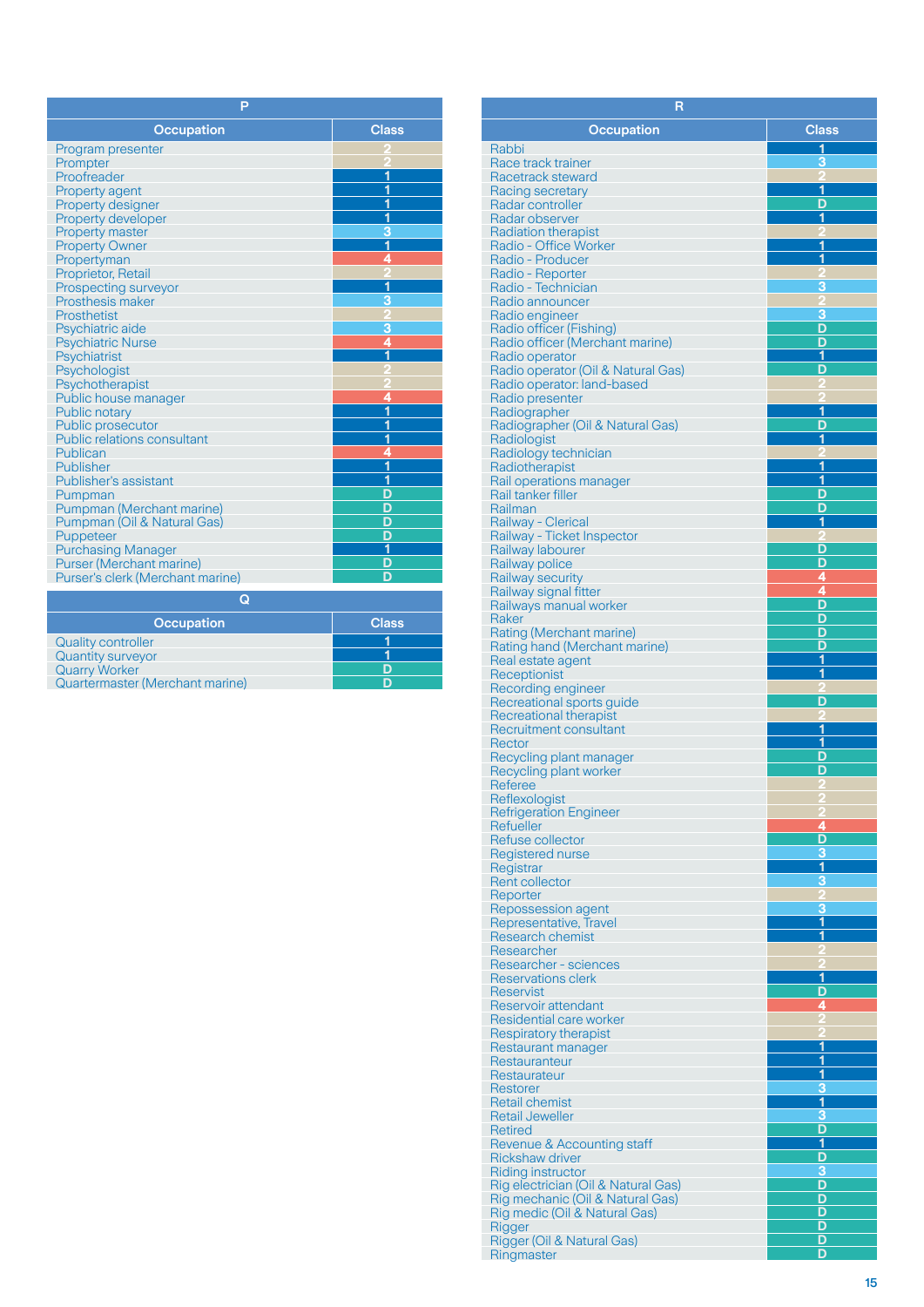| R                              |                         |
|--------------------------------|-------------------------|
| <b>Occupation</b>              | <b>Class</b>            |
| Ripper                         |                         |
| <b>Riveter</b>                 | $\frac{4}{D}$           |
| Road crew                      | D                       |
| <b>Road haulier</b>            | $\frac{4}{D}$           |
| Road lengthsman                |                         |
| Road maintenance worker        | D                       |
| Road manager                   |                         |
| Road marker                    | $\overline{\mathsf{D}}$ |
| Road recovery driver           | $\frac{4}{1}$           |
| Road rolling driver            |                         |
| Road safety officer            |                         |
| <b>Road Sweeper</b>            | D                       |
| Road tester                    |                         |
| Roadie                         | $\frac{D}{D}$           |
| Roadman                        |                         |
| Roof bolter                    |                         |
| <b>Roof tiler</b>              |                         |
| Roofer                         |                         |
| Rope changer                   |                         |
| Roughneck (Oil & Natural Gas)  |                         |
| Roustabout (Oil & Natural Gas) |                         |
| Rower                          | D                       |
| Rower, Professional            | $\frac{D}{D}$           |
| Rugby player                   |                         |
| Rugby player, Professional     | D                       |

| s                                                                        |                         |
|--------------------------------------------------------------------------|-------------------------|
| <b>Occupation</b>                                                        | <b>Class</b>            |
| Saddle maker                                                             | 3                       |
| Safety officer                                                           | 1                       |
| Safety officer (Oil & Natural Gas)                                       | D                       |
| Sales assistant (Retail)                                                 |                         |
| Sales person (Retail)<br>Sales representative                            |                         |
| Salesperson - Travelling                                                 | D                       |
| Salvage man                                                              | D                       |
| Salvage vessel crew                                                      | D                       |
| Salvage vessel officer<br>Sandblaster                                    | D<br>D                  |
| Sander                                                                   | 4                       |
| Sawmill worker                                                           | D                       |
| <b>Scaffolder</b>                                                        | D                       |
| Scaffolder (Oil & Natural Gas)                                           | D                       |
| Scaffolder's mate<br><b>Scenery painter</b>                              | D<br>4                  |
| <b>Scenery shifter</b>                                                   | D                       |
| School inspector                                                         | 1                       |
| <b>School nurse</b>                                                      | 3                       |
| <b>Scientific writer</b>                                                 | 1                       |
| Scientist<br>Scrap baler                                                 | D                       |
| <b>Scrap breaker</b>                                                     | Đ                       |
| Scrap cutter                                                             | 4                       |
| Scrap dealer                                                             | D                       |
| Screen glazier                                                           | 4                       |
| Screen printer<br>Screener                                               | 4<br>ģ                  |
| <b>Script writer</b>                                                     | D                       |
| Sculptor                                                                 | D                       |
| Sea harrier, Airforce                                                    | D                       |
| Seaman (Merchant marine)                                                 | D                       |
| Seaman - Navy                                                            | D<br>D                  |
| Seaman - Passenger Ferries<br>Search & Rescue worker: No diving/aviation | 4                       |
| Second hand (Fishing)                                                    | D                       |
| Second man (Oil & Natural Gas)                                           | D                       |
| Second steward (Merchant marine)                                         | D                       |
| Secretary<br>Secretary, Legal                                            | 1<br>1                  |
| Secretary, Medical                                                       | 1                       |
| Securities manager                                                       | 1                       |
| Security guard                                                           | 4                       |
| Security manager                                                         |                         |
| Security staff (Oil & Natural Gas)<br><b>Security Van Driver</b>         | D<br>D                  |
| Seismologist                                                             | 1                       |
| Senior house officer                                                     | 1                       |
| Senior officer - Fire Services                                           | D                       |
| Senior police officer (Inspector and above)                              | D<br>D                  |
| Sergeant: Administrative only<br>Sergeant: Non-administrative duties     | D                       |
| Service Manager                                                          | <u>1</u>                |
| Set builder                                                              | 4                       |
| Set designer                                                             | $\overline{\mathbf{1}}$ |
| Sewerage works attendant                                                 | D<br>3                  |
| Sewerage works manager<br>Shackler                                       | D                       |
| Shaftsman                                                                | $\overline{4}$          |
| Sheep shearer                                                            | $\frac{4}{4}$           |
| <b>Sheet fixer</b>                                                       |                         |
| Sheet metal worker<br><b>Shepherd</b>                                    | $\frac{4}{4}$           |
| Ship yard manager                                                        | $\overline{\mathbf{1}}$ |
| Ship's engineer (Merchant marine)                                        | D                       |
| Ships agent                                                              | D                       |
| Shipwright                                                               | 4                       |
| SHO<br>Shoe repairer                                                     | 3                       |
| Shoemaker                                                                | 3                       |
| Shop assistant                                                           | 2                       |
| Shop assistant (food)                                                    | 2                       |
| Shopkeeper                                                               | 2                       |
| Shotblaster<br><b>Shotfirer</b>                                          | D<br>D                  |
| <b>Shunter</b>                                                           | D                       |
| Sign designer                                                            | 1                       |
| <b>Sign Erector</b>                                                      | 4                       |
| Sign writer                                                              | 1                       |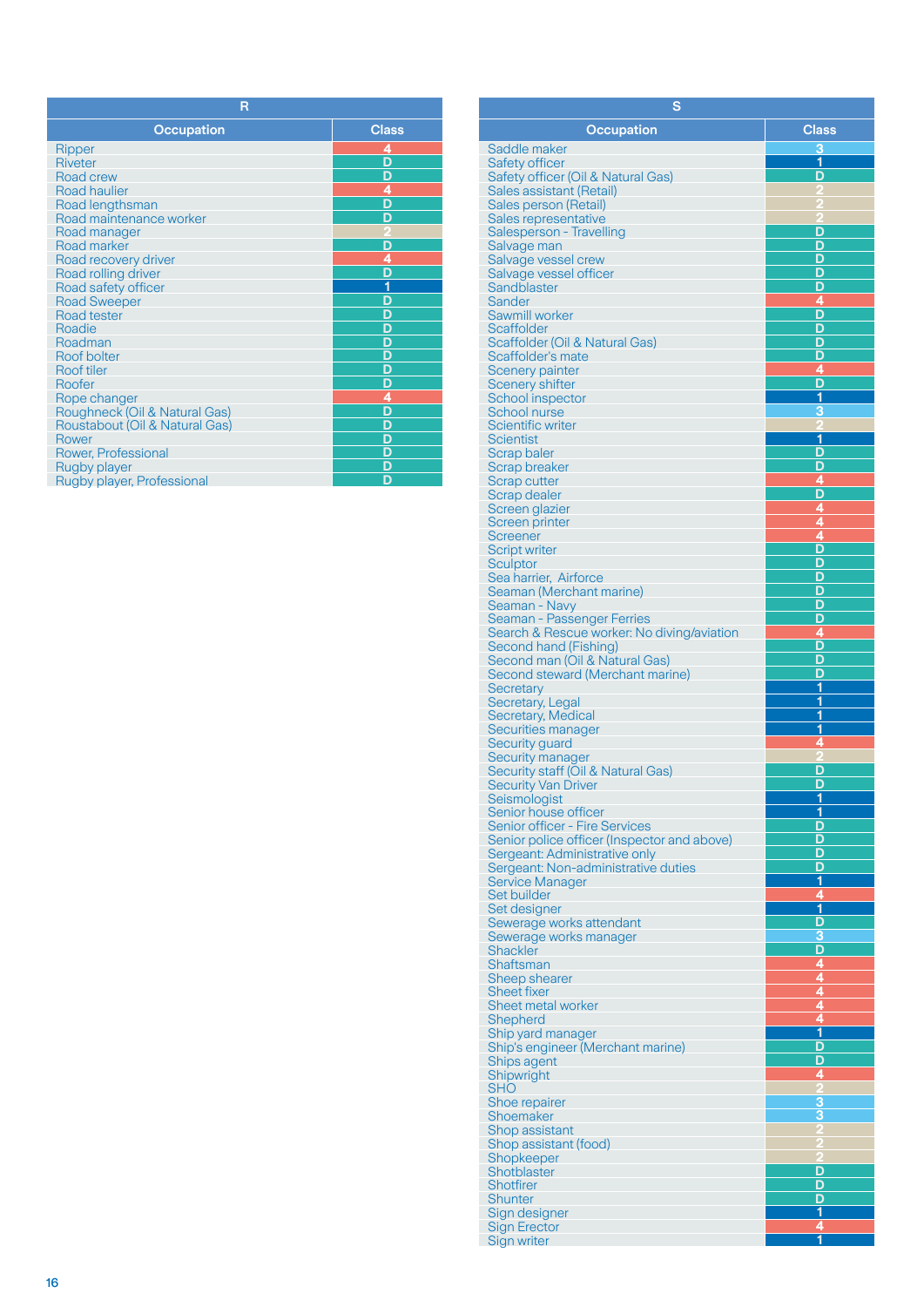| S                                                              |                              |
|----------------------------------------------------------------|------------------------------|
| Occupation                                                     | <b>Class</b>                 |
| Signal installer                                               | 4                            |
| Signal repairman                                               | 4                            |
| Signal supervisor                                              |                              |
| Signalman<br>Signman                                           | 4                            |
| Silk flower maker                                              | 3                            |
| Silkscreen artist                                              |                              |
| <b>Silversmith</b>                                             | З                            |
| Singer<br>Singer: Folk                                         | D<br>D                       |
| Singer: Jazz                                                   | D                            |
| Singer: Opera                                                  | D                            |
| Singer: Pop                                                    | D<br>D                       |
| <b>Singer: Rock</b><br><b>Sinker</b>                           | D                            |
| Site agent                                                     | 3                            |
| Site engineer                                                  | 2                            |
| Site foreman (Oil & Natural Gas)<br><b>Skier, Professional</b> | D<br>D                       |
| Skipper (Fishing)                                              | D                            |
| Skipper: Merchant marine                                       | D                            |
| Slater                                                         | D                            |
| Slaughterhouse manager<br>Slaughterhouse worker                | 1<br>D                       |
| Snooker player                                                 | D                            |
| Snooker player, Professional                                   | D                            |
| <b>Snow skier</b>                                              | D                            |
| Social worker<br>Sociologist                                   | 3<br>$\overline{\mathbf{1}}$ |
| Software developer                                             | 1                            |
| <b>Software Engineer</b>                                       | 1                            |
| Soil scientist                                                 | 1                            |
| Solderer<br>Soldier                                            | 4<br>D                       |
| <b>Soldier - Ranking Officer</b>                               | D                            |
| <b>Solicitor</b>                                               | 1                            |
| Songwriter                                                     | D                            |
| Sound balancer<br>Sound manager                                |                              |
| Sound mixer                                                    |                              |
| Sound recordist                                                |                              |
| Sound technician<br>Spare hand: Fishing                        | D                            |
| <b>Special branch (Police Services)</b>                        | D                            |
| Special effects coordinator                                    |                              |
| Special needs teacher                                          | 4                            |
| Speech therapist<br>Sporting judge                             | 1<br>D                       |
| Sports agent                                                   | 1                            |
| Sports instructor                                              | D                            |
| Spray painter                                                  | D<br>D                       |
| Spray painter: Garage<br>Sprayer                               | 4                            |
| Squadron leader, Fast jets                                     | D                            |
| Squash player                                                  | $\overline{\mathsf{D}}$      |
| Squash player, Professional<br><b>SRN</b>                      | D<br>3                       |
| Stables proprietor                                             |                              |
| <b>Staff nurse</b>                                             |                              |
| Stage doorkeeper                                               | $\frac{3}{4}$                |
| Stage hand<br>Stage manager                                    | $\overline{\mathbf{1}}$      |
| Stained glass artist                                           | D                            |
| <b>Stainer</b>                                                 | $\overline{\mathbf{3}}$      |
| <b>Stamper</b>                                                 | $\frac{4}{3}$                |
| State enrolled nurse<br>State registered nurse                 | 3                            |
| <b>Station announcer</b>                                       |                              |
| <b>Station chargeman</b>                                       | D                            |
| <b>Station cleaner</b>                                         | D<br>1                       |
| <b>Station manager</b><br><b>Station master</b>                | $\overline{\mathbf{1}}$      |
| <b>Station officer</b>                                         | 1                            |
| Steel erector                                                  | 4                            |
| <b>Steel Fabricator</b>                                        | D<br>4                       |
| Steel straightener<br>Steel worker                             | 4                            |
| <b>Steeplejack</b>                                             | D                            |
| Steerer (Merchant marine)                                      | D                            |
| <b>Steersman</b>                                               | D                            |

| s                                                     |                           |  |
|-------------------------------------------------------|---------------------------|--|
| <b>Occupation</b>                                     | <b>Class</b>              |  |
| <b>Stencil cutter</b>                                 | 4                         |  |
| Stencil maker                                         | 4                         |  |
| <b>Stenciller</b>                                     | 3                         |  |
| Stenographer                                          |                           |  |
| <b>Sterilizer</b>                                     | 3                         |  |
| <b>Stevedore</b>                                      | D                         |  |
| <b>Steward</b>                                        |                           |  |
| <b>Steward (Merchant marine)</b>                      | D                         |  |
| <b>Steward, Racetrack</b>                             | 4                         |  |
| Stock exchange trader                                 |                           |  |
| Stock market jobber                                   |                           |  |
| <b>Stockbroker</b><br>Stockman                        | 4                         |  |
| Stoker (Merchant marine)                              | D                         |  |
| <b>Stoker: Fishing</b>                                | D                         |  |
| <b>Stone breaker</b>                                  | D                         |  |
| Stonemason                                            | 4                         |  |
| Store detective                                       | 3                         |  |
| Storekeeper (Oil & Natural Gas)                       | D                         |  |
| <b>Storeman</b>                                       | З                         |  |
| Stores & warehouse staf                               | D                         |  |
| <b>Story board artist</b>                             |                           |  |
| <b>Street crossing attendant</b>                      | D                         |  |
| <b>Street entertainer</b>                             | D                         |  |
| <b>Street mason</b>                                   | D                         |  |
| <b>String maker: Musical instruments</b>              |                           |  |
| <b>Stringer: Musical instruments</b>                  |                           |  |
| Structural engineer<br><b>Student</b>                 | D                         |  |
| Sub-sea engineer: no diving (Oil & Natural Gas)       | D                         |  |
| Submarines: All crew                                  | D                         |  |
| <b>Substation attendant</b>                           | 4                         |  |
| Supermarket cashier                                   | $\overline{\overline{3}}$ |  |
| Supermarket general hand                              | $\overline{4}$            |  |
| Supermarket manager                                   | 1                         |  |
| Supermarket shelf stacker                             | 4                         |  |
| <b>Supervisors</b>                                    |                           |  |
| Surfer                                                | D                         |  |
| Surgeon: all specialties                              |                           |  |
| Surgery nurse                                         | 3<br>$\overline{4}$       |  |
| Surgical appliance maker<br>Surgical instrument maker | 3                         |  |
| Surveyor (Oil & Natural Gas)                          | D                         |  |
| Surveyor, agricultural                                | 1                         |  |
| Surveyor, Hydrographic                                | 1                         |  |
| <b>Surveyor, Marine</b>                               | D                         |  |
| <b>Surveyor, Mine</b>                                 | 1                         |  |
| <b>Surveyor, Mining</b>                               | $\overline{\mathbf{1}}$   |  |
| <b>Surveyor, Prospecting</b>                          | 1                         |  |
| <b>Surveyor, Quantity</b>                             | 1                         |  |
| Surveyor, Valuation                                   | 1                         |  |
| <b>Swimmer</b>                                        | D                         |  |
| Swimming pool attendant                               |                           |  |
| Switchboard operator                                  | $\overline{1}$            |  |
| <b>Sword swallower</b>                                | D<br>1                    |  |
| Systems analyst<br>Systems architect                  | $\overline{1}$            |  |
| Systems developer                                     | 1                         |  |
|                                                       |                           |  |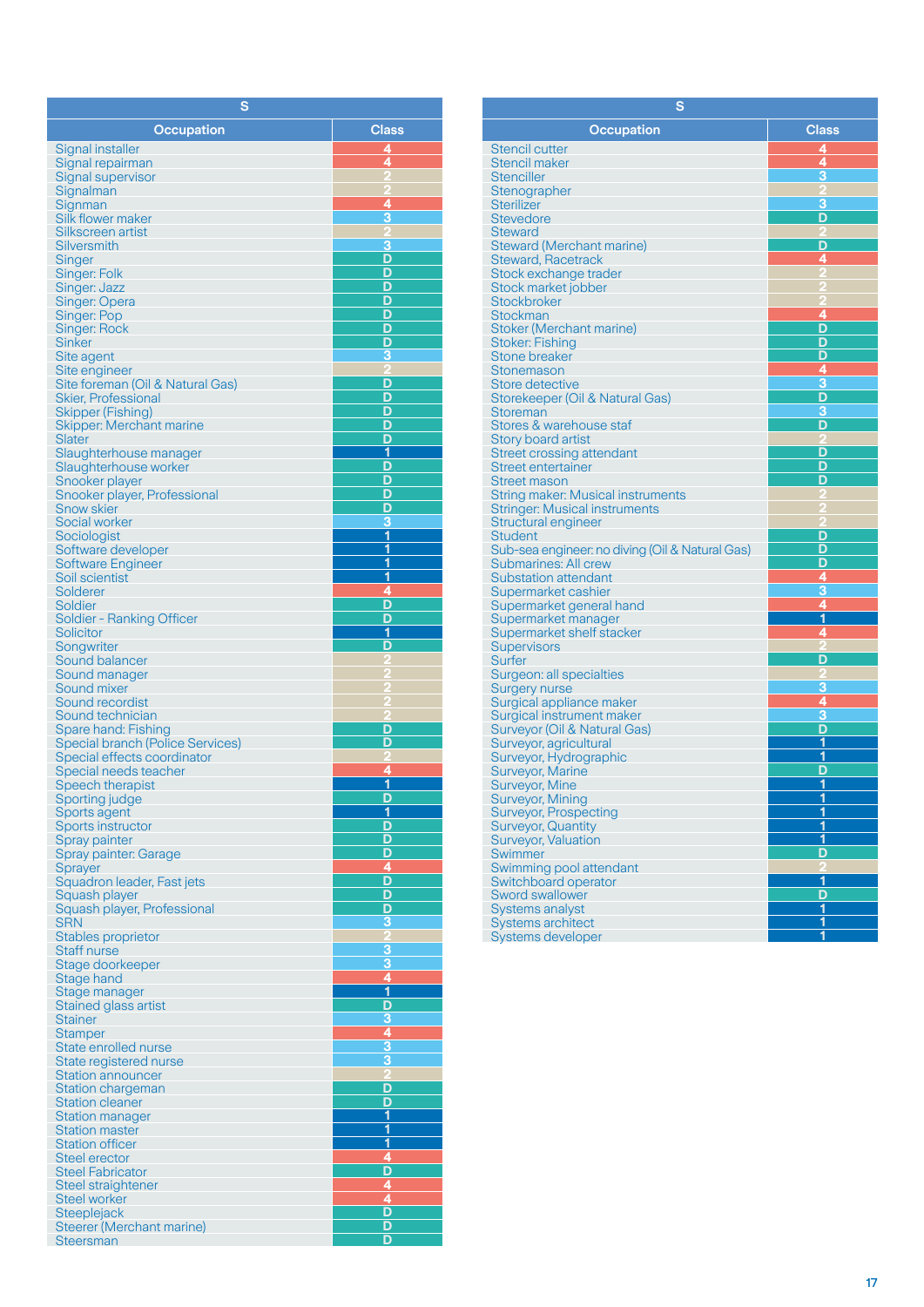| Т                                                              |                                           |
|----------------------------------------------------------------|-------------------------------------------|
| <b>Occupation</b>                                              | <b>Class</b>                              |
| Tailor                                                         |                                           |
| Tamperman                                                      | D                                         |
| <b>Tanker driver: Hazardous materials</b>                      | D                                         |
| Tanker driver: Non-hazardous materials<br><b>Tanker filler</b> | D<br>4                                    |
| <b>Tanner</b>                                                  | 4                                         |
| <b>Tannery worker</b>                                          | D                                         |
| Tarmac layer                                                   | D                                         |
| tasks including manual work                                    | 3<br>$\overline{4}$                       |
| tasks including use of machinery<br><b>Taster</b>              | D                                         |
| <b>Tattoist</b>                                                | 3                                         |
| <b>Tattoo artist</b>                                           | 3                                         |
| <b>Tattooist</b>                                               | 3<br>$\overline{\mathbf{1}}$              |
| <b>Tax advisor</b><br><b>Tax collector</b>                     | 1                                         |
| <b>Tax consultant</b>                                          | 1                                         |
| Taxi driver                                                    | 4                                         |
| Taxidermist                                                    |                                           |
| <b>Teacher</b><br><b>Teacher: College</b>                      | 4<br>$\overline{4}$                       |
| <b>Teacher: Dance</b>                                          | D                                         |
| <b>Teacher: Drama</b>                                          | $\overline{\mathbf{4}}$                   |
| <b>Teacher: Music</b>                                          | $\frac{4}{4}$                             |
| <b>Teacher: Nursery</b>                                        |                                           |
| Teacher: Primary school<br><b>Teacher: Secondary school</b>    |                                           |
| Teacher: Sixth form                                            | $\frac{44}{444}$                          |
| Teacher: Sixth form college                                    |                                           |
| <b>Teacher: Special needs</b>                                  |                                           |
| <b>Teacher: Sports</b><br>Teacher: High school                 | 4                                         |
| <b>Technical artist</b>                                        | $\overline{\mathbf{1}}$                   |
| Technical assistant (Oil & Natural Gas)                        | D                                         |
| <b>Technical controller</b>                                    | 1                                         |
| Technical controller (Oil & Natural Gas)                       | D<br>1                                    |
| <b>Technical director</b><br>Technical observer pilot / crew   | D                                         |
| <b>Technical writer</b>                                        |                                           |
| <b>Technician</b>                                              |                                           |
| Technologist                                                   | 1                                         |
| <b>Telecom Technician</b><br>Telecommunications engineer       |                                           |
| <b>Telegraphist</b>                                            | 1                                         |
| <b>Telephone fitter</b>                                        |                                           |
| Telephone installer                                            |                                           |
| Telephone repairer<br><b>Telephonist</b>                       | 1                                         |
| Teleprinter operator                                           | 1                                         |
| <b>Telesales person</b>                                        |                                           |
| Telex operator                                                 | 1                                         |
| <b>Temperer</b><br>Template maker                              | Ø<br>4                                    |
| <b>Tennis player</b>                                           | D                                         |
| Terrazzo worker                                                | $\overline{4}$                            |
| <b>Test driver</b>                                             | D                                         |
| Test engineer (Oil & Natural Gas)                              | D<br>D                                    |
| <b>Test pilot</b><br><b>Textile printer</b>                    | 3                                         |
| Textile technologist                                           |                                           |
| <b>Thatcher</b>                                                | D                                         |
| Theatre director                                               | $\overline{1}$                            |
| <b>Theatre Manager</b><br>Theatre producer                     | 1<br>$\overline{\mathbf{1}}$              |
| Third hand: Fishing                                            |                                           |
| <b>Thrower</b>                                                 | $\frac{D}{4}$                             |
| <b>Ticket collector</b>                                        | $\overline{3}$                            |
| <b>Ticket inspector</b><br><b>Ticket seller</b>                |                                           |
| Tile installer: interior                                       |                                           |
| <b>Tile maker</b>                                              | $\frac{4}{3}$ $\frac{4}{4}$ $\frac{4}{3}$ |
| Tile setter                                                    |                                           |
| <b>Tiler</b>                                                   |                                           |
| Tiler- no height work<br><b>Timberer</b>                       | 3<br>D                                    |
| Timberman                                                      | D                                         |
| <b>Tippler operator</b>                                        | D                                         |
| Toilet attendant                                               | D                                         |
| Tool dresser (Oil & Natural Gas)                               | D<br>4                                    |
| <b>Tool fitter</b>                                             |                                           |

| т                                                                 |                              |
|-------------------------------------------------------------------|------------------------------|
| <b>Occupation</b>                                                 | <b>Class</b>                 |
| <b>Tool grinder</b>                                               | 4                            |
| <b>Tool maker</b>                                                 | 4                            |
| <b>Tool pusher</b>                                                | D<br>D                       |
| Tool pusher (Oil & Natural Gas)<br><b>Topman</b>                  | D                            |
| Topman (Oil & Natural Gas)                                        | D                            |
| <b>Tour guide</b>                                                 |                              |
| <b>Touring manager</b>                                            |                              |
| <b>Tourist information officer</b><br><b>Tow-truck driver</b>     | 1<br>D                       |
| <b>Town clerk</b>                                                 | 1                            |
| <b>Town Planner</b>                                               | 1                            |
| <b>Toxicologist</b>                                               | D                            |
| <b>Track layer</b><br>Track maintenance: Foreman                  | D                            |
| Trade union official: Full time only                              | 1                            |
| Traffic reporter: pilot/crew                                      | D                            |
| <b>Traffic warden</b>                                             | 3<br>3                       |
| <b>Train crew supervisor</b><br><b>Train driver</b>               | 3                            |
| Train driver, Underground                                         | 3                            |
| <b>Trainee fisherman</b>                                          | D                            |
| Trainee navigator, Airforce                                       | D                            |
| Trainee pilot (Navy)<br>Trainee pilot, Airforce                   | D<br>D                       |
| Trainee pilot: Commercial transport                               | D                            |
| <b>Trainer, Personal</b>                                          | D                            |
| Trainer, Race track                                               | 3<br>D                       |
| Trainer: Dog<br>Trainer: Dog (domestic)                           | D                            |
| <b>Trainer: Horses</b>                                            | 3                            |
| <b>Trainer: Wild animals</b>                                      | D                            |
| <b>Tram conductor</b>                                             | 4<br>4                       |
| <b>Tram driver</b><br><b>Translator</b>                           | $\overline{\mathbf{1}}$      |
| <b>Transmitter operator</b>                                       | 1                            |
| <b>Transport control operator</b>                                 | 1                            |
| <b>Transporter</b>                                                | 4<br>1                       |
| <b>Travel agency manager</b><br>Travel agency reservation's clerk | 1                            |
| <b>Travel courier</b>                                             | 4                            |
| <b>Travel guide</b>                                               | 2                            |
| <b>Travel rep</b><br><b>Tree feller</b>                           | Đ                            |
| Tree surgeon                                                      | 4                            |
| <b>Trenchman</b>                                                  | D                            |
| <b>Trowel worker</b>                                              | 4                            |
| <b>Truck driver</b><br>Tug operator (Merchant marine)             | D<br>D                       |
| <b>Tugman (Merchant marine)</b>                                   | D                            |
| <b>Tumbler</b>                                                    | 4                            |
| Tunnel miner: explosives                                          | D                            |
| <b>Tunnel miner: No explosives</b><br>Turbine operator            | D<br>4                       |
| Turf accountant                                                   | 1                            |
| Turf cutter / layer                                               | D                            |
| <b>Turner</b>                                                     | $\overline{\mathbf{4}}$      |
| <b>Tutor, Private</b><br><b>Tutor: University</b>                 | 4<br>4                       |
| TV agent                                                          | 1                            |
| TV engineer                                                       | 3                            |
| TV Network - Office Worker                                        | 1                            |
| <b>TV Network - Producer</b><br><b>TV Network - Reporter</b>      | 1                            |
| TV Network - Technician                                           |                              |
| <b>TV Repairman</b>                                               | D                            |
| <b>TV Technician</b>                                              | D                            |
| <b>Tympanist</b><br><b>Typist</b>                                 | з                            |
| <b>Typograph operator</b>                                         | $\overline{1}$               |
| <b>Tyre fitter</b>                                                | 4                            |
| <b>Tyre fitter: Garage</b>                                        | 4                            |
| <b>Tyre remoulder</b>                                             | $\overline{\mathbf{4}}$<br>4 |
| <b>Tyre repairer</b>                                              |                              |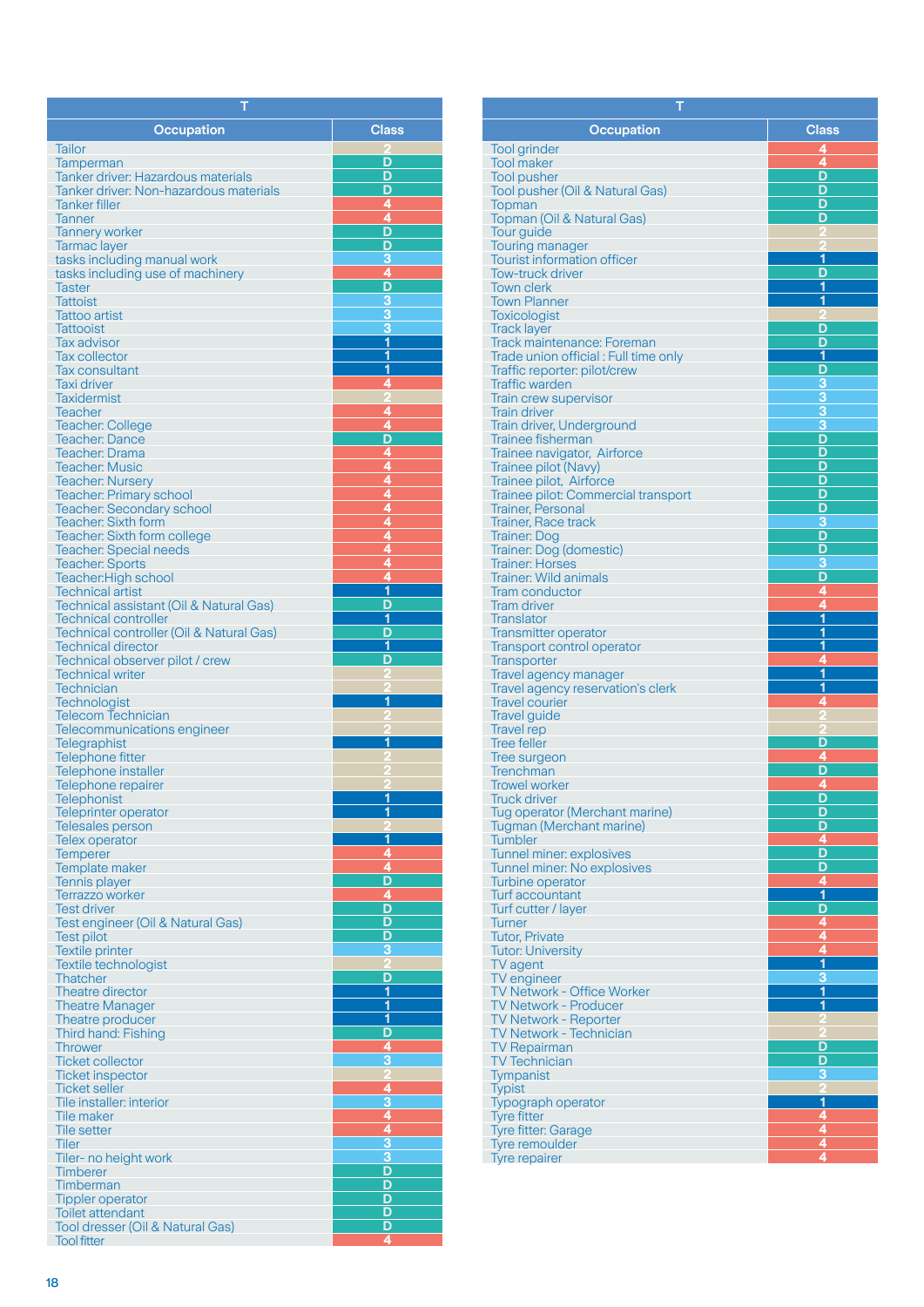| <b>Occupation</b>        | <b>Class</b> |
|--------------------------|--------------|
| <b>Umpire</b>            | D            |
| Underground train driver |              |
| Undermanager             |              |
| Undertaker               |              |
| Undertaker's assistant   |              |
| <b>Underwriter</b>       |              |
| Unemployed               |              |
| University registrar     |              |
| University tutor         |              |
| Upholsterer              |              |
| <b>Urologist</b>         |              |
| Usher - other            |              |

| <b>Class</b>                |  |  |
|-----------------------------|--|--|
|                             |  |  |
| 1                           |  |  |
| $\overline{3}$              |  |  |
|                             |  |  |
| $\frac{D D 4 4 4}{4 4 3 4}$ |  |  |
|                             |  |  |
|                             |  |  |
|                             |  |  |
|                             |  |  |
|                             |  |  |
|                             |  |  |
|                             |  |  |
|                             |  |  |
| 4                           |  |  |
| D                           |  |  |
|                             |  |  |
|                             |  |  |
| 3                           |  |  |
|                             |  |  |
|                             |  |  |
| 1                           |  |  |
| 3                           |  |  |
| D                           |  |  |
|                             |  |  |
| n                           |  |  |
|                             |  |  |

| W                                      |                |  |
|----------------------------------------|----------------|--|
| <b>Occupation</b>                      | <b>Class</b>   |  |
| <b>Wagon lifter</b>                    | 4              |  |
| Wagon traverser operator               | 4              |  |
| Waiter                                 | 3              |  |
| <b>Waitress</b>                        | 3              |  |
| Warden, Game                           | $\overline{4}$ |  |
| <b>Warder, Prison</b>                  | 3              |  |
| Wardrobe person                        |                |  |
| <b>Warehouse Person</b><br>Washerman   | D              |  |
| Watch repairer                         | 4<br>3         |  |
| Watchmaker                             | $\overline{3}$ |  |
| Watchman                               | 4              |  |
| Watchman: Merchant marine              | D              |  |
| Watchstander (Oil & Natural Gas)       | D              |  |
| Water infusion man                     | D              |  |
| Water supply engineer                  |                |  |
| Water treatment plant operator         | D              |  |
| Water works linesman                   | D              |  |
| Water works manager                    | 1              |  |
| Watercolour painter                    | 4              |  |
| Weather reporter pilot                 | D<br>D         |  |
| Weather reporter: crew<br>Web designer | 1              |  |
| Wedding photographer                   |                |  |
| Weighbridgeman                         | 4              |  |
| Welder                                 | 4              |  |
| Welder: no diving                      | 4              |  |
| Welfare officer                        |                |  |
| Well driller                           | D              |  |
| Well logger                            | D              |  |
| Well pusher                            | D              |  |
| <b>Well sinker</b>                     | D              |  |
| Well tester                            | з<br>1         |  |
| Wharf manager                          | 4              |  |
| Wheelwright<br>Wildlife biologist      | 1              |  |
| <b>Wildlife breeder</b>                |                |  |
| <b>Winch driver</b>                    | 4              |  |
| <b>Winchman (Airforce)</b>             | D              |  |
| Winchman (Merchant marine)             | D              |  |
| <b>Window cleaner: Commercial</b>      | Ď              |  |
| <b>Window cleaner: Domestic</b>        | 4              |  |
| <b>Window fitter</b>                   | 4              |  |
| <b>Wine &amp; Spirits Dealer</b>       |                |  |
| Wine steward                           | 3              |  |
| Wire winder                            | D<br>D         |  |
| Wireline operator                      |                |  |
| Wood carver<br><b>Wood Machinists</b>  |                |  |
| Wood veneer worker                     | 4              |  |
| Woodcutter                             | D              |  |
| <b>Wool classer</b>                    | 4              |  |
| Word processor operator                |                |  |
| Working at heights                     | D              |  |
| Works manager, Asbestos                | D              |  |
| Writer                                 | D              |  |
| <b>Writer - Freelance</b>              | D              |  |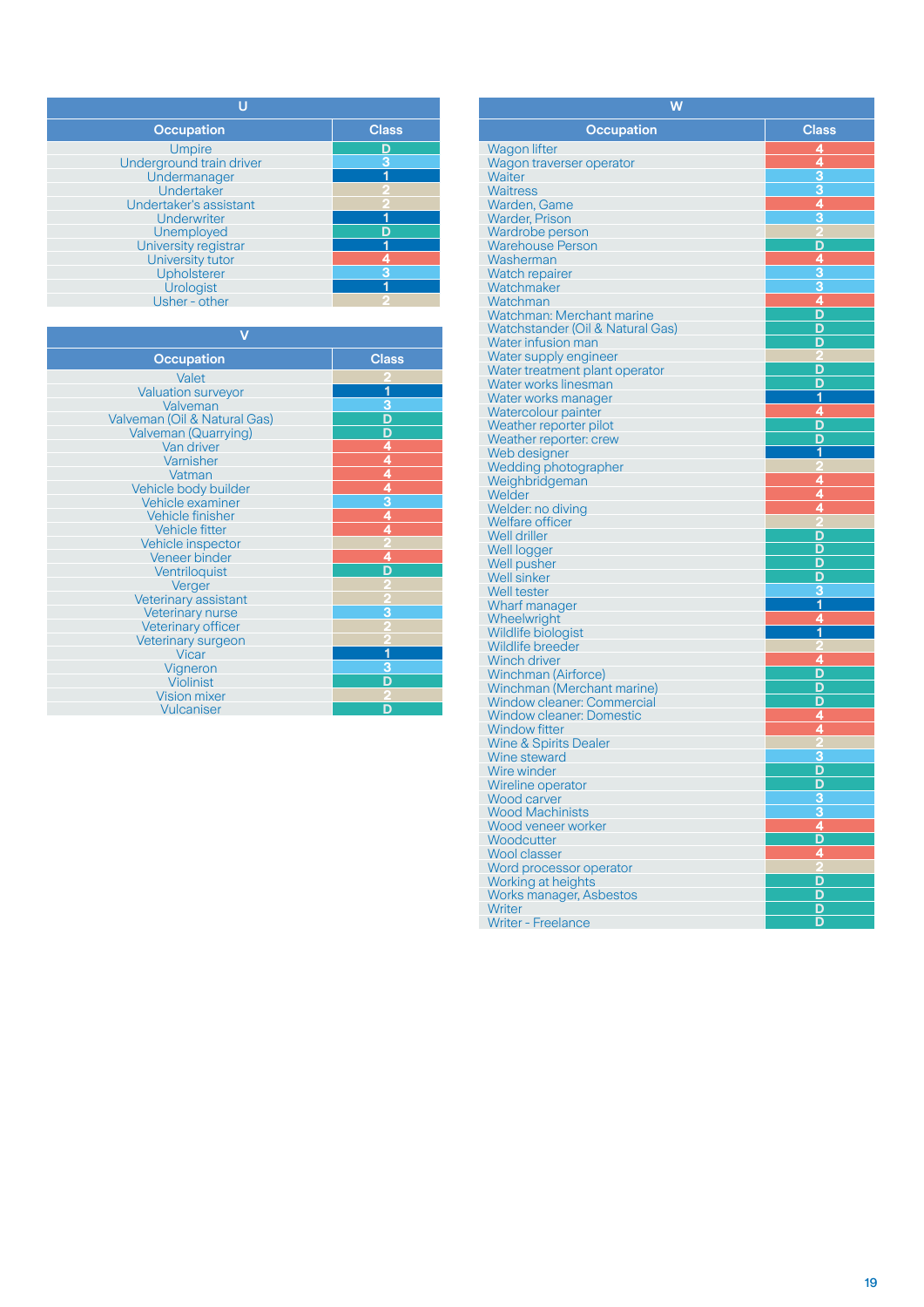| <b>Occupation</b>    | <b>Class</b> |
|----------------------|--------------|
| <b>Yacht builder</b> |              |
| Youth hostel warden  |              |
| Youth worker         |              |

| <b>Occupation</b>      | <b>Class</b> |  |
|------------------------|--------------|--|
| Zoo aquarium attendant |              |  |
| Zoo attendant          |              |  |
| Zoo cleaner            |              |  |
| Zoo curator            |              |  |
| Zoo director           |              |  |
| Zoo guide              |              |  |
| Zoo head keeper        |              |  |
| Zoo keeper             |              |  |
| Zoologist              |              |  |